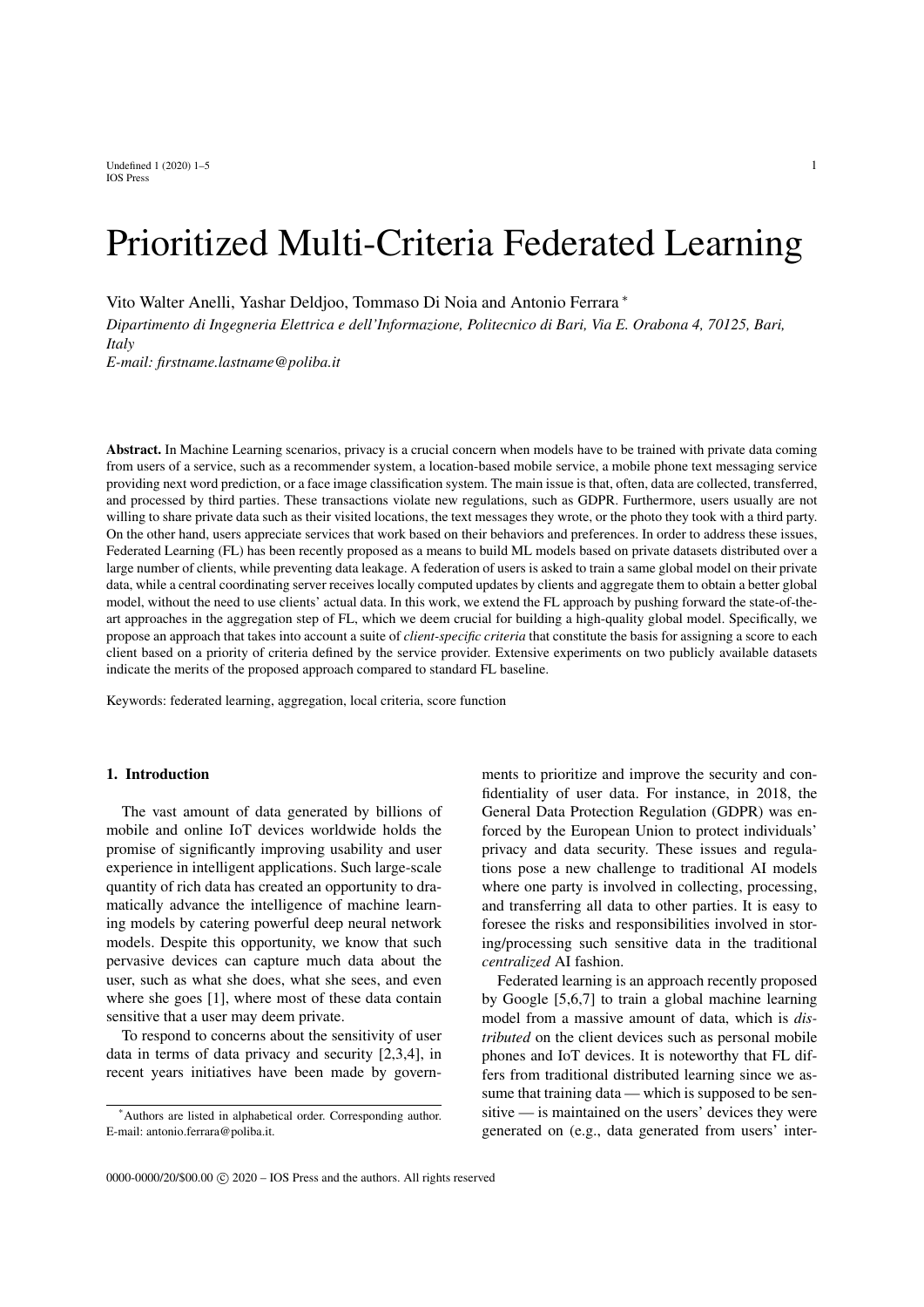action with mobile applications, such as geographical data in location-aware applications [8]). Therefore, we have to deal with data that is quantitatively unbalanced and differently distributed over devices, i.e., each device data is not a representative sample of the overall distribution. Instead, in a traditional distributed setting, data has to be collected in a centralized location and then evenly spread over proprietary computing nodes. As a matter of fact, with FL, we leverage users' computing power for training a shared ML model while preserving privacy, by actually decoupling the ability to learn a ML model from the need to store private data centrally.

In principle, a FL model is able to deal with fundamental issues related to privacy, ownership and locality of data [9]. In [7], authors introduced the *FederatedAveraging* (FedAvg) algorithm, which combines local stochastic gradient descent on each client via a central server that performs model aggregation by averaging the values of local parameters. To ensure that the developments made in FL scenarios uphold to real-world assumptions, in [10] the authors introduced LEAF, a modular benchmarking framework supplying developers/researchers with an abundant number of resources including open-source federated datasets, an evaluation framework, and several reference implementations.

Despite its potentially disruptive contribution, we argue that FedAvg has several significant shortcomings. First, the aggregation operation in FedAvg assigns the contribution of each agent proportional to each client's local dataset size. This simplifying assumption ignores a wealth of other qualitative measures that can be impactful for training an effective global model. Examples of such measures include the number of sample classes held by each agent, the divergence of each computed local model from the global model — which may be critical for convergence [11] —, estimations about the agent computing and connection capabilities and finally the amount of client's honesty and trustworthiness.

While FedAvg only uses limited knowledge about local data, we argue that the integration of the aforementioned qualitative measures and the expert's domain knowledge is fundamental for increasing the global model's quality. As a toy example, let us consider a federated scenario with just two users Alice and Bob. The photos in users' mobile phones are the training samples of a ML model for classifying clothes. Let us suppose that Alice holds tens of very similar photos with the same outfit, and most of them are blurred. Thus these images do not carry much information. Instead, Bob holds a smaller number of welllabeled photos, but high-quality, and with a lot of different clothes. We argue that in such a situation, the weight of Bob's contribution to the ML model should be higher or comparable to Alice's.

The work at hand considerably extends the FedAvg approach [7] by building on two main assumptions:

- we can substantially improve the quality of the global model by incorporating *a set of criteria* measuring some quality properties of the clients, and properly assigning the contribution of individual update in the final model based on these criteria;
- the introduced criteria can be combined by using a *score function* able to "summarize" them; toward this goal, we assert about the potential benefits of using a *prioritized multi-criteria* score function over the identified set of criteria.

Moreover, the FL system proposed in this work moves one step forward from our previous effort in [12] along the following directions: (i) a formal notion of *criterion* is proposed and a formal classification for possible criteria is summarized (cf. Section 4.2), (ii) a mathematical formalization for score functions is described (cf. Section 4.3), (iii) the system is evaluated through more comprehensive experiments, in particular, we compare our approach against FedAvg both on MNIST dataset (with IID and Non-IID distribution), used in [7], and on CelebA dataset, where a classification task is performed by also injecting more explicit information about the quality of the local dataset and local model.

The remainder of the paper is structured as follows. In Section 2 we review some related work, while Section 3 is devoted to introduce the standard FL model and its key concepts. In Section 4 we provide a formal description of the proposed FL approach and we formalize both the concepts of local criteria and score function, while providing some general concepts for their choice. Section 5 details the experimental setup, as well as the datasets, the tasks and the metrics we consider for validating our approach and studying its variables. Section 6 presents results and discussion. Finally, Section 7 concludes the paper and discusses future perspectives.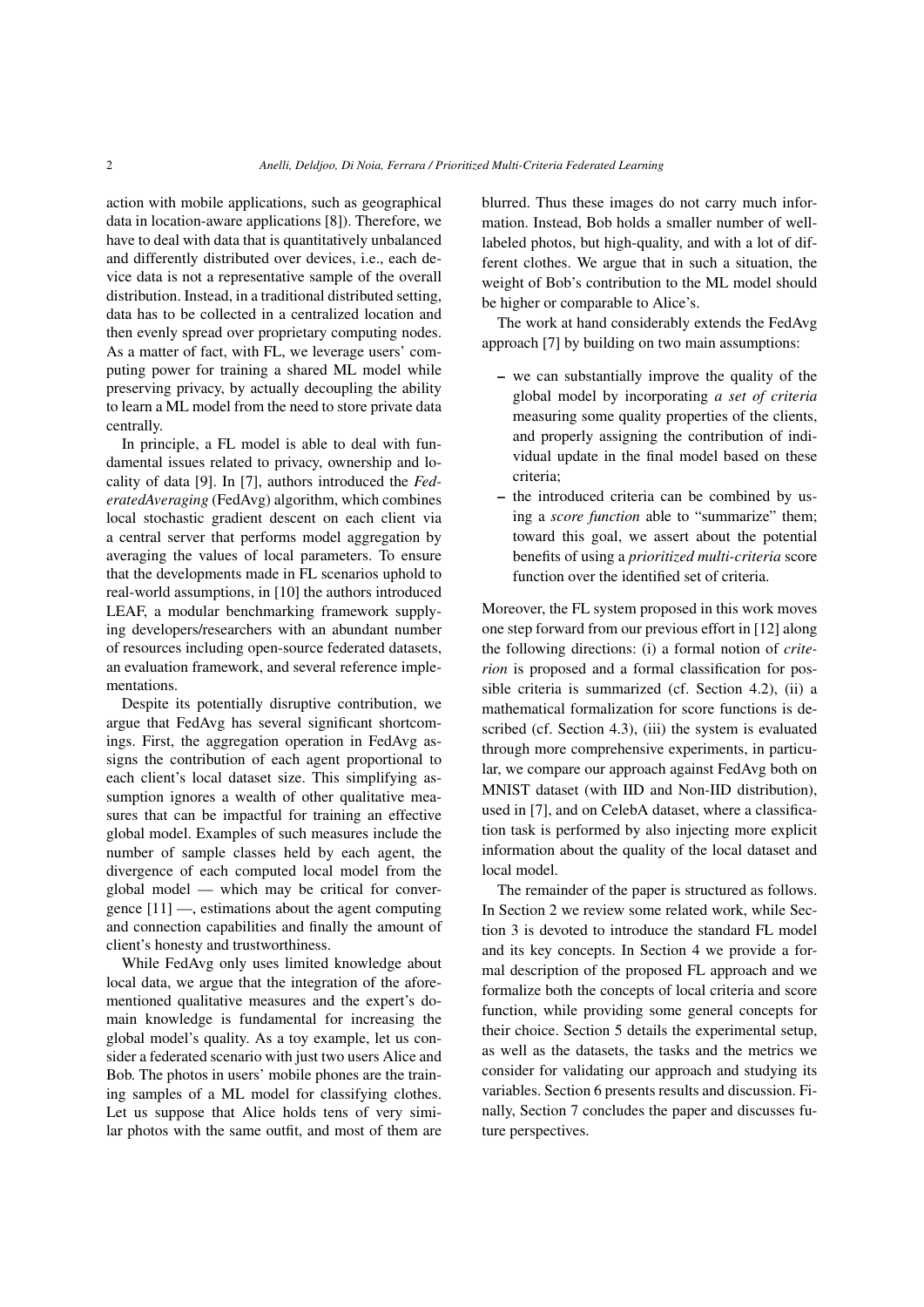

Fig. 1. Information flow over the network in four ML architectures. Solid lines represent training data flow, dash lines represent model parameters flow.

## 2. Related Work

Nowadays, any AI application requires capturing a considerable amount of users' sensitive data about their routine activities. Moreover, users may be unaware of how their data are collected, processed, and transferred between parties [13]. Federated learning aims to meet the privacy ML shortcomings by horizontally distributing the training of the model over user devices, thus making clients exploit private data without sharing them [7].

Federated Learning ties in with other privacypreserving ML approaches, aiming to equip ML algorithms with defense measures for protecting user privacy and data security. Beyond the recent FL paradigm, the field of privacy preservation in ML has been thoroughly investigated through the lens of (i) Secure Multi-Party Computation [14], (ii) Homomorphic Encryption [15], and (iii) Differential Privacy [16,17], which enable different types of defense against privacy threats in ML.

Figure 1 highlights the differences between different learning approaches, including Federated Learning. Four architectures are compared, focusing on the information exchanged over the network: the solid lines represent training data flow, the dashed lines represent model parameters flow. In detail, we distinguish between the following learning paradigms from a distribution point-of-view:

- centralized learning, where a central server is in charge of data collection, data aggregation and model training (the data flows from clients to the server);
- decentralized learning, also known as a peer-topeer (P2P) architecture, in which clients share resources directly with each other without the need of a centralized control, therefore the model parameters are exchanged between clients, as shown by dashed line in Figure 1;
- distributed learning, in which a centralized server collects user data and redistributes them to other computational nodes, in order to exploit their computational resources;
- federated learning, the approach proposed by Google in the context of machine learning, in which a central server still makes use of computational resources of other clients, without the need to collect their data: users' data remain on their clients, and only model parameters are exchanged between the server and the clients.

It is interesting to notice how FL was originally conceived as a cross-device architecture involving users' mobile devices and edge device applications, e.g., for Google's Gboard mobile keyboard [18]. Nonetheless, FL also extended towards cross-silo architectures [19], for multiple organizations willing to train a model in inherently sensitive domains (e.g., financial or medical). For example in healthcare, regulations prohibit medical institutions from sharing medical data (e.g., to improve medical imaging performance [20]); however, FL makes centralization unnecessary, by allowing data to remain isolated in the individual organizations while still improving medical AI models [3].

While handling users' privacy concerns, FL faces challenges such as communication costs, unbalanced data distribution and device reliability and security issues (e.g., model poisoning [21], indirect information leakage [22], and Byzantine adversaries [23]). Despite its original formulation, in [13] federated learning concept is extended to a more comprehensive idea of privacy-preserving decentralized collaborative ML techniques, both for horizontal federations (where different datasets share the same feature space but are different in training samples) and vertical federations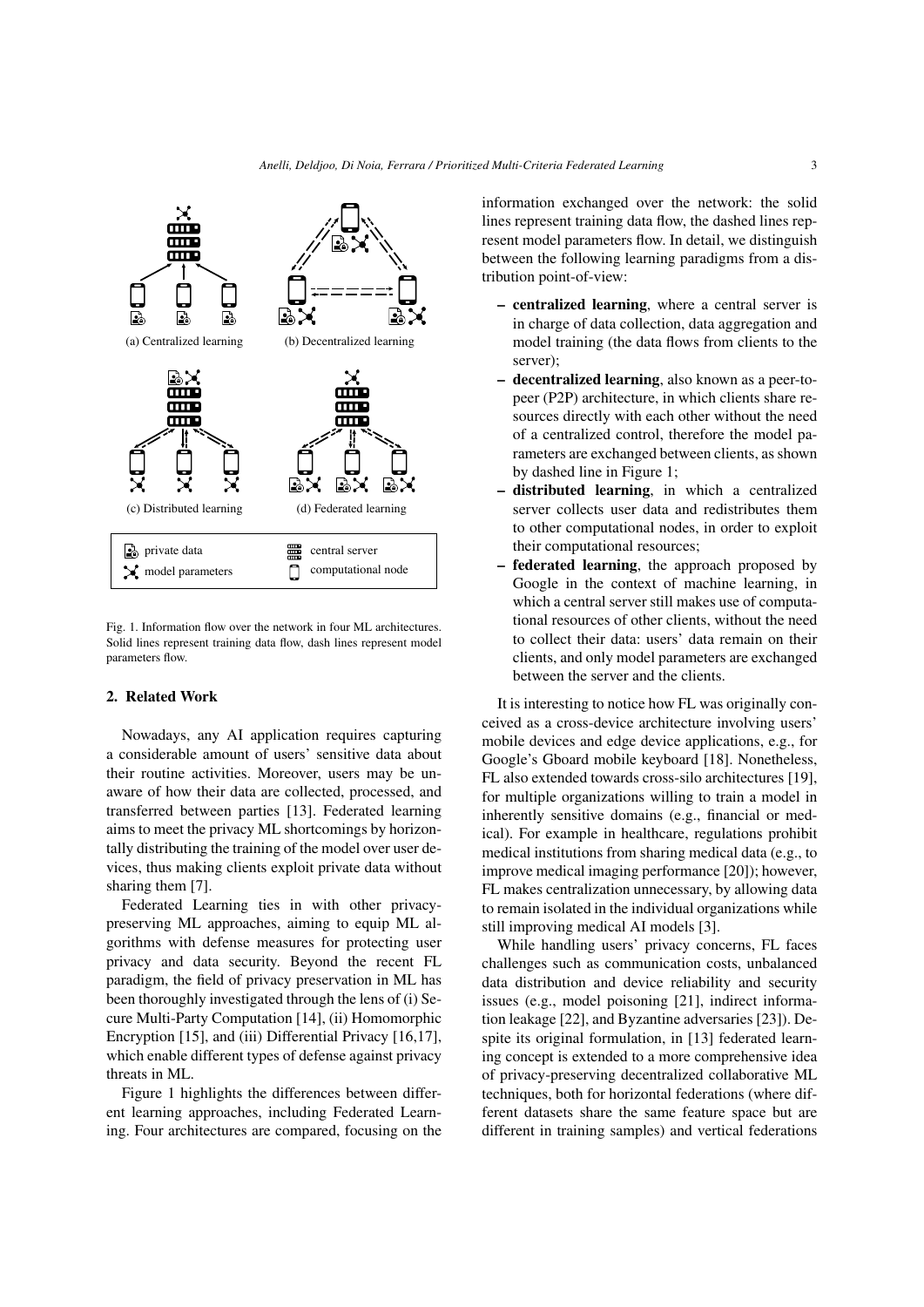(where different datasets share the training samples but they differ in feature space).

In literature, a growing number of works focus on some modifications of FedAvg algorithm, e.g., adding a regularization term in the local objective functions for controlling the convergence of the network with statistical heterogeneity of data [11], changing the optimization algorithm [24]. Some other works focus on some adaptations for controlling the averaging operation on a per-layer basis [25] or for obtaining more personalization on the local models [26]. Finally, the work in [27] studies a protocol for selecting devices based on their dataset quality without any information disclosure.

The approach we propose is configured as a formal tool for incorporating any of the above-mentioned objectives (for example, facing the statistical challenges), when these could be obtained by pushing up or down the contribution of each client, based on some requirements. Such mechanism is completely incorporated in the weight of each client in the global aggregation. To the best of our knowledge, this is the only work attempting to modify the value of the weight of clients in the aggregation step.

## 3. Background Technology

In recent years, Federated Learning (FL) have been proposed by Google [6,7,28] as a privacy-preserving architecture for training a ML model, by using private data from a large set of users who will never share them with other parties in the system. The motivation behind FL is mainly efficiency and privacy [7,29]. Indeed, since users' data never leaves the devices, FL models can be trained on private and sensitive data, e.g., the history of user typed messages, which can be considerably different from publicly accessible datasets.

Although FL principles can be applied to many machine learning tasks, throughout this paper we consider a fundamental problem in ML, classification task. Assume a training dataset  $D$  composed of  $n$  pairs  $\{(x_i, y_i) \in \mathcal{X} \times \mathcal{Y} \mid i = 1, \dots, n\}$  whose elements are input samples  $x_i \in \mathcal{X}$  and corresponding class labels  $y_i \in \mathcal{Y}$ . It is presumed that this dataset is i.i.d. drawn from an unknown distribution P. The problem of classification is often expressed as finding a function  $f_{\Theta}: \mathcal{X} \rightarrow \mathcal{Y}$  that can approximate the class labels around the input samples, where  $\Theta \in \mathbb{R}^L$  represents the model parameters and  $L$  is the dimensionality of the parameters space. Finding the model parameters Θ

|                     | Deminion of variables ased in this work.                                                    |
|---------------------|---------------------------------------------------------------------------------------------|
| <b>Notation</b>     | <b>Description</b>                                                                          |
| S                   | central server                                                                              |
| $\mathcal{A}$       | set of users of the federation                                                              |
|                     | $\mathcal{A}^- \subset \mathcal{A}$ subset of users taking part to a round of communication |
| $a \in \mathcal{A}$ | a user                                                                                      |
| $\mathcal{D}_a$     | user $a$ 's training dataset                                                                |
| Θ                   | ML model parameters                                                                         |
| G                   | loss function                                                                               |
| $\alpha$            | learning rate                                                                               |

 $w_a$  aggregation weight associated to user  $a$  $f_m$  score function working on m criteria  $\mathcal C$  set of measurable criteria over clients

 $C_i \in \mathcal{C}$  the *i*-th criterion

| Table 1                                    |
|--------------------------------------------|
| Definition of variables used in this work. |

is achieved by solving an empirical risk minimization (ERM) problem of the form

 $c_{i,a}$  degree of satisfaction of the *i*-th criterion for client  $a$ 

$$
\Theta^* = \min_{\Theta} \sum_{(x_i, y_i) \in \mathcal{D}} G(f(x_i; \Theta), y_i)
$$
 (1)

where  $G(\cdot)$  is the empirical risk function (a.k.a. loss function).

In the federated learning (FL) setting, there are two main players:

- **Agents.** We denote with  $A$  the set of agents who participate to the federation process. Each agent  $a \in A$  owns its local data  $\mathcal{D}_a$  (referred to as a *shards* or *local datasets*) and never shares it with other parties of the system. Formally,  $\mathcal{D}_a$  =  $\{(x_i, y_i) \in \mathcal{X} \times \mathcal{Y} \mid i = 1, \ldots, n_a\}$ , where  $n_a$ denotes the number of data points that the agent a  $holds<sup>1</sup>$
- **Central Server**  $(S)$ . The central server S represents the main component in a FL setting. The server does not have access to local shards. Its goal is to train the classifier  $f_{\Theta}$  characterized by the global parameters vector  $\Theta \in R^L$  by distributed training, collecting local parameters, and aggregating them over the number of agents involved in the federation.

<sup>&</sup>lt;sup>1</sup>An agent represents a computational node of the system, usually corresponding to the private device of an user, which has the role of a client in the architecture. For this reason, throughout the paper, we will use the three terms *clients*, *agents* and *users* interchangeably.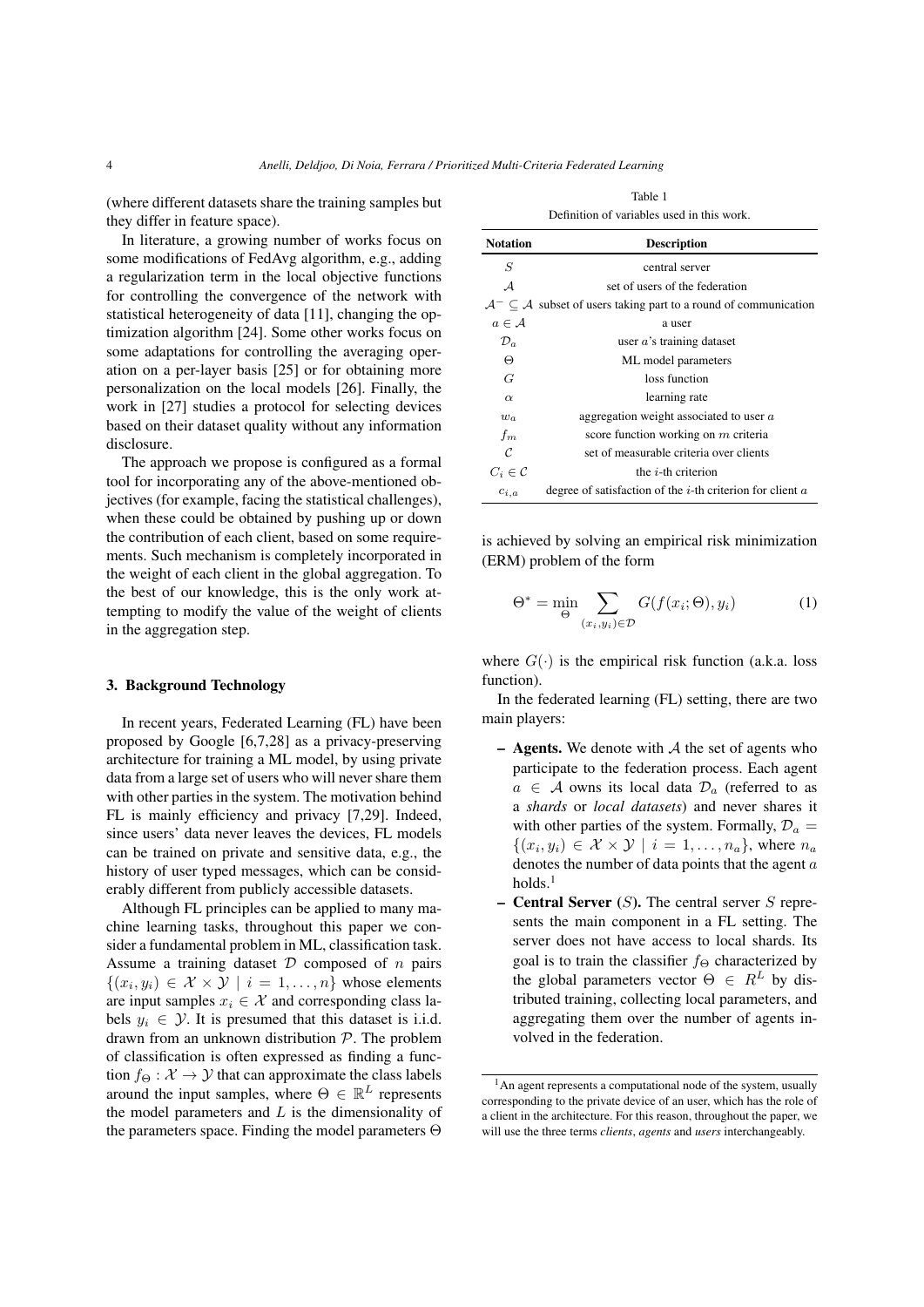In the following, we briefly review the principles of Federated Learning by means of a formal definition, based on the scenario presented so far.

Definition 1 (Federated Learning). In classical FL setting, at each round of communication (a time step in the training process), the server  $S$  selects a fraction of clients  $A^- \subseteq A$  from the federation and shares with them the current global model Θ. Every agent  $a \in \mathcal{A}^$ uses it own private shard  $\mathcal{D}_a$  in order to minimize an *empirical local loss*  $G_{\mathcal{D}_a}(\Theta)$ . For this, the agent a takes the global parameter  $\Theta$  as the initial point and runs an iterative method — such as Stochastic Gradient Descent (SGD) — for a fixed number of epochs E and batch size  $B$  which results in a variation of the local gradient  $\nabla G_{\mathcal{D}_a}(\Theta)$  for each user and then it communicates the *gradient* to the server S. Once S has collected all the gradients for each  $a \in \mathcal{A}^-$ , at the end of the round of communication, it updates the new global model Θ as:

$$
\Theta \leftarrow \Theta - \alpha \sum_{a \in \mathcal{A}^-} w_a \nabla G_{\mathcal{D}_a}(\Theta), \tag{2}
$$

in which  $w_a \in [0, 1]$  is the weight associated with agent *a* and  $\sum_{a \in A^-} w_a = 1$ . It is worth noticing that such formulation builds on the assumption that  $\sum_{a \in A} w_a \nabla G_{\mathcal{D}_a}(\Theta) = \nabla G_{\mathcal{D}}(\Theta)$ , where  $\mathcal{D} =$  $\bigcup_{a \in \mathcal{A}} \widetilde{\mathcal{D}_a}$  represents an ideal centralized dataset.  $\Box$ 

There exists an alternative for this formulation, in which the client  $a$  updates the received global model  $\Theta$  and calculates a local version  $\Theta_a$  according to Eq. 3 and then it communicates the updated local model  $\Theta_a$ (instead of the local gradients) to  $S$ :

$$
\Theta_a \leftarrow \Theta - \alpha \nabla G_{\mathcal{D}_a}(\Theta). \tag{3}
$$

Once the end of communication rounds has been reached, then S computes the new global model  $\Theta$  as:

$$
\Theta \leftarrow \sum_{a \in \mathcal{A}^-} w_a \Theta_a. \tag{4}
$$

A well-known implementation of FL is *FedAvg* [7], in which the authors use the FL procedure to train a *deep learning* model using SGD for a classification task.

# 4. Prioritized Multi-Criteria Federated Learning

The FL principles discussed in Section 3 prevent the system from collecting information about users, giving rise to a natural trade-off between users' data privacy and performance of the system. Our assumption is that revealing some *non-sensitive client-related information* (shared by each client a) and integrating this knowledge in the global aggregation step represented by Eq. 4 (performed by the server  $S$ ) could lead to learning more effective federated model without harming users' privacy. For instance, such non-sensitive data may carry useful information about specific domain or some marketing objectives that can be leveraged to build more *in-domain* strategies or increase the system *profitability*.

The proposed solution envisioned in this work is a client-aware FL strategy based on the following elements:

- we introduce the notion of *criterion*, which measures a specific property about users and their data, and we propose a formal classification for them;
- we propose the use of a *score function* to "summarize" the criterion measurements and compute a score for each client of the federation to be encoded in the aggregation step of each round of communication;
- we explore the benefits of a *prioritized multicriteria score function* over the identified set of criteria;

In the following, we introduce the fundamentals and the formalism behind our approach.

## *4.1. Fundamentals of the proposed approach*

Let us assume  $C = \{C_1, ..., C_m\}$  denote a set of measurable properties (a.k.a. criteria) characterizing the local agent a or local data  $\mathcal{D}_a$ . We use the variable  $c_{i,a} \in [0,1]$  to denote, for each agent a, the degree of satisfaction of the criterion  $C_i$  in a specific round of communication. We assume the clients compute these values and that they communicate with the server the correct model updates and the correct property measurements (honest clients). Hence, at the end of the communication rounds, the server  $S$  is in charge of collecting not only the model update  $\Theta_a$ , but also the *m*-tuple  $\mathbf{c}_a = (c_{1,a}, \dots, c_{m,a})$ . To ensure the same scale for each criterion, we assume that the measure  $c_{i,a}$  of the *i*-th criterion on device a is a real value in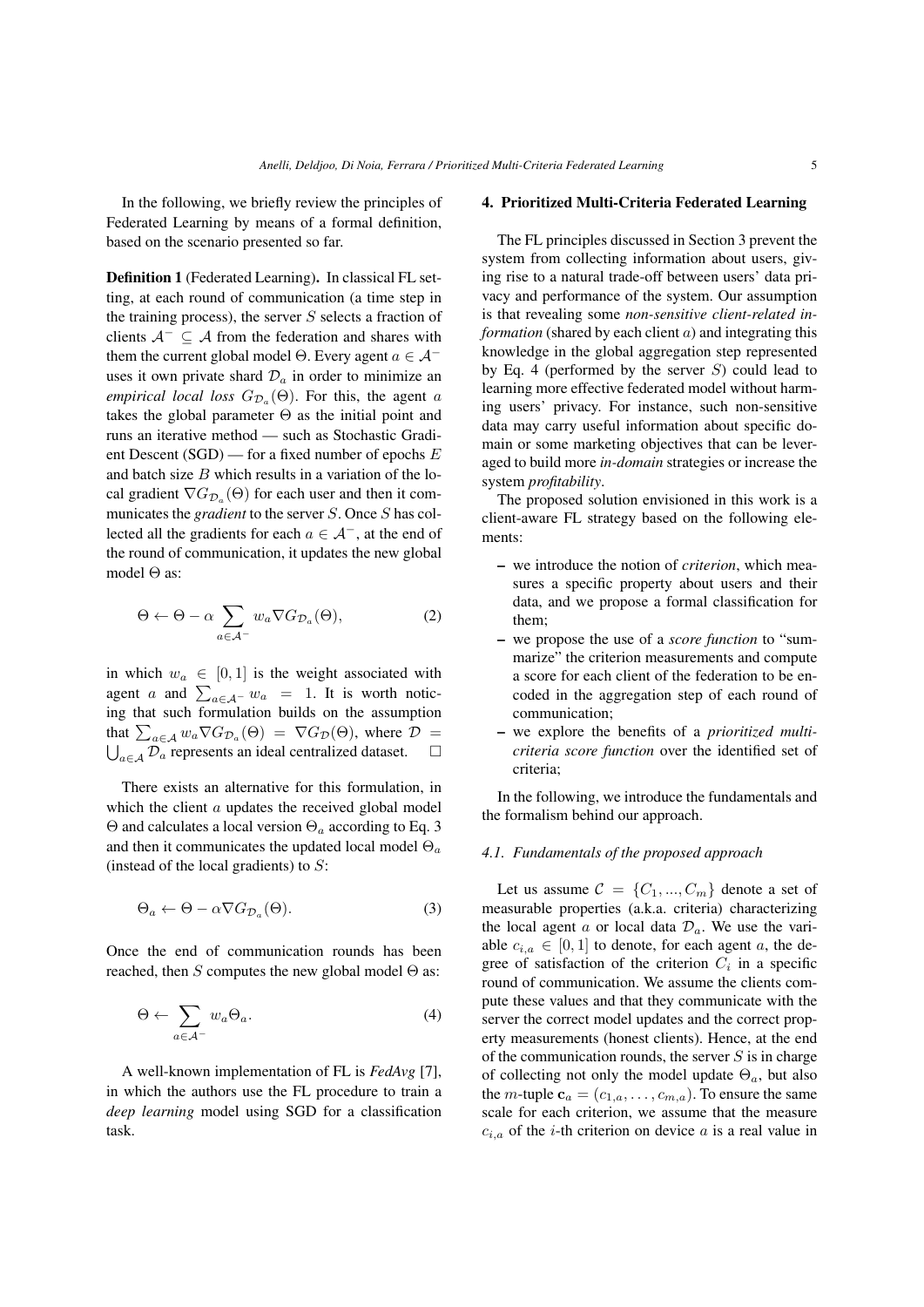the interval  $[0, 1]$  (with 0 meaning unfulfillment and 1 meaning total adherence to the criterion). Additionally, the measurements of  $C_i$  over all devices in  $A^$ are supposed to be normalized, i.e.,  $\sum_{a \in \mathcal{A}^-} c_{i,a} = 1$ .

The main idea of the work at hand is that we can encode the knowledge about clients in the weights  $w_a$  used for aggregating client contributions in Eq. 2. Based on that, S can compute the weight  $w_a$  for agent a according to the following equation:

$$
w_a = \frac{f_m(c_a)}{Z} = \frac{f_m(c_{1,a}, ..., c_{m,a})}{Z},
$$
 (5)

where  $f_m : [0,1]^m \to \mathbb{R}$  is a score function over the m-tuple of properties (criteria), which evaluates agent a's contribution based on the fulfillment of such criteria. Finally, Z is a normalization factor introduced to ensure that  $\sum_{a \in \mathcal{A}^-} w_a = 1$  and  $w_a \in [0,1]$ ; therefore,  $Z=\sum_{a\in\mathcal{A}^-}f_m(\mathbf{c}_a).$ 

Example 4.1. Let us go back to the toy example we introduced in Section 1, with  $A^- = \{Alice, Bob\}$ . Let us consider the set  $C$  of criteria describing the two clients of the federation, i.e., specific qualities related to their local devices, produced local models and local data; for example we may consider *Dataset Size*, *Clothes Diversity*, and *Image Sharpness* thus having  $C = \{DS, CD, IS\}$ . Assume that Alice has received evaluations  $c_{DS, Alice} = 0.9$ ,  $c_{CD, Alice} = 0.2$ ,  $c_{IS, Alice} =$ 0.4, while Bob has obtained  $c_{DS, Bob} = 0.1$ ,  $c_{CD, Bob} = 0$  $0.8, c_{I.S.Bob} = 0.5$ . Based on Eq. 5, the overall contribution of Alice and Bob will be  $f_3(0.9, 0.2, 0.4)$ and  $f_3(0.1, 0.8, 0.5)$ , respectively, both divided by  $Z = f_3(0.9, 0.2, 0.4) + f_3(0.1, 0.8, 0.5)$  to obtain the weights  $w_{Alice}$  and  $w_{Bob}$ . To get an idea, if we consider the score function  $f_3$  to be a basic mean operation, the final values for  $w_{Alice}$  and  $w_{Bob}$  would be:  $w_{\text{Alice}} = \frac{1.5}{1.5+1.4} = 0.52, w_{\text{Bob}} = \frac{1.4}{1.5+1.4} = 0.48.$ 

In the following, we detail the main dimensions of the study related to the proposed approach, which include:

– identification of the set  $C$  of criteria. These criteria can be related to users (e.g., gender), clients (e.g., number of samples), or local models (e.g., the local model highly diverges from the centralized model). Besides, the criteria can express a boolean fulfillment of the requirement (e.g., Female: True or False), or a quantitative estimation (e.g., the value of the divergence of the model);

– identification of a score function able to "summarize" the computed measurements in a score value representing each agent.

To properly study each of the presented dimensions, in the following we start discussing about the identification of criteria, then we go along the study of score functions and, in particular, priority-based score functions.

# *4.2. Identification of local criteria*

In the original FedAvg formulation, the server performs aggregation to compute  $w_a$ , without knowing any information about participating clients, except for a pure quantitative measure about local dataset size.

However, a federated setting has to face some key issues [7] related to communication, connectivity and statistics. Among them, if we focus on the statistical aspects about the data, we notice that training data which is typically the result of the real user usage of the device — represent a non-IID distribution of the training data over the large number of clients. Moreover, the amount of data is also unbalanced across the clients. Such characteristic may affect the accuracy and the efficiency of the resulting aggregated model [30]. In this scenario, a service provider may be interested in defining some statistical criteria such that the rounds of communication needed to reach the desired target accuracy are minimized. This result can be accomplished by enhancing the contribution of clients fulfilling the requirements expressed by the defined criteria.

For instance, useful information could be related, in a classification problem, to the number of classes covered by a local dataset. Moreover, a domain expert could ask users to measure their adherence to some other target properties (e.g. their nationality, gender, age, job, behavioral characteristics, etc.), in order to build a global model emphasizing the contribution of some classes of users; in this way, the domain expert may, in principle, build a model favoring some targeted commercial purposes.

We identified four classes of local criteria, each of them related to different aspects of the local dataset  $\mathcal{D}_a$ , the local device or the user a:

- criteria describing the quality of the local dataset  $\mathcal{D}_a$  (e.g., dataset size, diversity of training samples, etc.);
- criteria describing the quality of the produced local model  $\nabla G_{\mathcal{D}_a}$  (e.g., ...);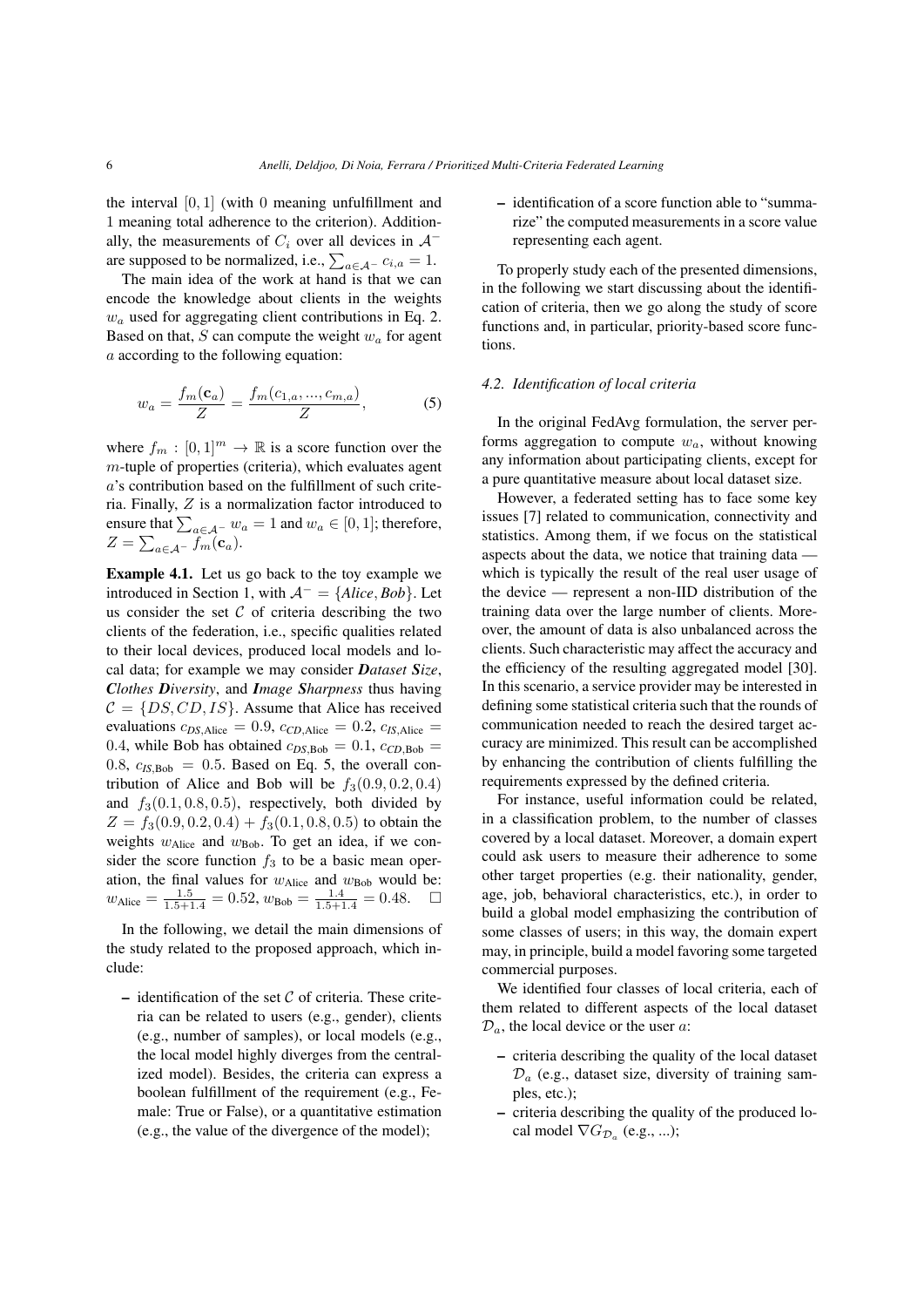- criteria describing the trustworthiness of device a;
- criteria capturing the fulfillment of user  $a$  with respect to commercial targets (e.g., gender, job, nationality, etc.).

Although we can identify some classes of criteria, the choice for each particular criterion still remain a strictly task- and domain-dependent activity. We provide some insights about how to define such criteria: first, as a rule of thumb, one should start from the objective, e.g., obtaining faster convergence, overshadow unreliable updates, specialize the model with respect to some categories of users and then choose characteristics which can improve the model towards that initial objective. Next, the system designer could play with the identified criteria to test their effectiveness, e.g. with some previous centralized data, or with some synthetic data, or with some validation rounds of federated training. Finally, the empirical evaluations performed in this work suggest that choosing criteria that lead to higher variance in the score obtained across clients results in a better final model. For instance, the criterion dataset size is not an appropriate criterion, if all the clients have the similar number of samples in their private datasets.

For this reason, in this work we do not focus on a particular choice for them, but rather on presenting a formal approach about dealing with them. Moreover, we show in the experimental section — for illustrative purposes only — some examples of how they can be chosen with respect to the task.

## *4.3. Identification of a score function*

A crucial aspect of this work is related to the identification of a score function  $f_m$  able to "summarize" the values  $c_{i,a}$  for each criterion  $C_i \in \mathcal{C}, i \in [1, \ldots, m]$  in order to obtain the value  $w_a$  as described in Eq. 5. The score has to be computed for each client separately, so in the following we will focus on the computation of such value for one client  $a \in \mathcal{A}$ .

Over the years, a wide range of aggregation functions have been proposed in the field of information retrieval (IR) [31]. Just to mention the most relevant ones, we can refer to the weighted averaging operator, as well as to the ordered weighted averaging (OWA) models [32,33] — which extend the binary logic of *AND* and *OR* operators, allowing representation of intermediate quantifiers —, to the Choquet-based models [34,35,36] — which are able to interpret positive and negative interactions between criteria —, and finally to the priority-based models [37].

Although we have many opportunities, we focus on the priority-based score function proposed in [37]. Such function can be formulated with a compact notation as:

$$
f_m(\mathbf{c}) = \sum_{i=1}^m \prod_{j=1}^i c_j,
$$
 (6)

where  $m$  represents the number of values the function is applied to. This function holds the monotonic property

$$
f_m(c_1, \ldots, c_i, \ldots, c_m) \le f_m(c_1, \ldots, c'_i, \ldots, c_m)
$$

$$
\forall c_i \le c'_i, \quad i = 1, \ldots, m. \quad (7)
$$

and, at the same time, we have  $f_m(0) = 0$  and  $f_m(1) = m$ , i.e., the final score is zero when all values are 0, and it is maximum when all values are 1. One of the most interesting properties of this function is that:

$$
f_m(c_1, \ldots, c_{j-1}, 0, c_{j+1}, \ldots, c_m)
$$
  
=  $f_{j-1}(c_1, \ldots, c_{j-1}), \quad \forall j \in 1, \ldots, m.$  (8)

This means that the lack of fulfillment of a higher criterion in the list cannot be compensated with the fulfillment of a lower one [31]. If we adopt a priority order for the criteria in c from the higher to the lower, it follows that in case a higher criterion is equal to 0 then it cannot be compensated by criteria with a lower priority. Interestingly, we also have that  $f_m(0, c_2, \ldots, c_m) = 0.$ 

The main aim of such function, in a multi-criteria scenario, is to use a priority order over the involved criteria in order to assign each agent a a score based on the measurements  $c_{i,a}$ , for each  $C_i \in \mathcal{C}, i \in$  $[1, \ldots, m]$ , in a priority-aware fashion. With this function, when a criterion is met, the more it is fulfilled the more the subsequent criteria will be taken into account; analogously, the less a criterion is fulfilled the less the other criteria will be considered and summed up. Moreover, based on Eq. 8, when a criterion is not satisfied at all, all the subsequent criteria will not be considered.

The properties presented so far make this function our main choice for our approach. As an example, we may consider the case where the domain expert may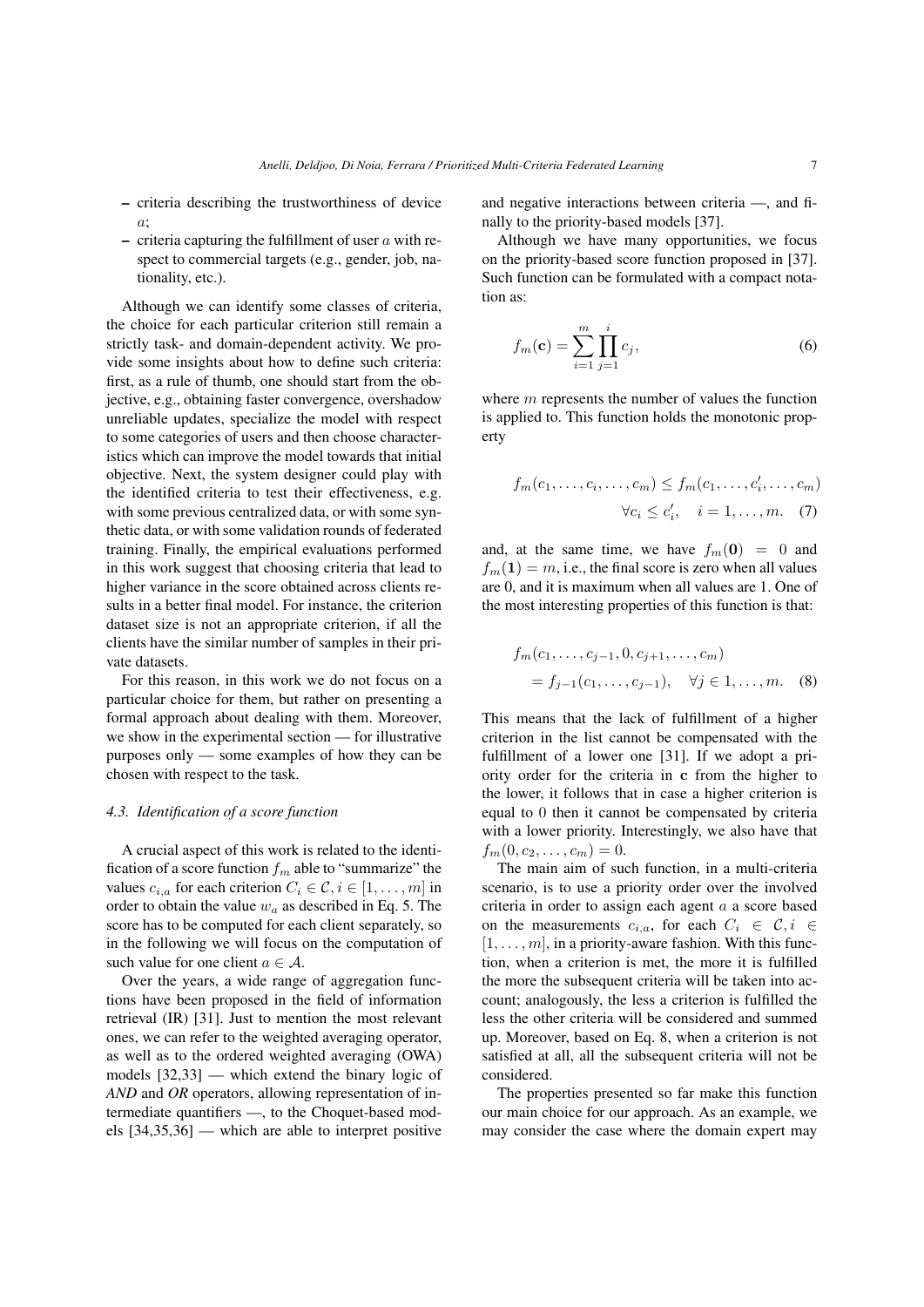wish to consider extremely important the age of a user rather than its dataset size, so that even a large local dataset would be penalized if the user age criteria is not satisfied.

In the following, we assume, for the sake of clarity of notation, that the set  $C$  of criteria can be written in the form  $C = \{C_1, \ldots, C_m\}$  where each index represents an identifier for the corresponding criterion, or in the form  $C = \{C_{(1)}, \ldots, C_{(m)}\}$ , where each index represent the priority of the criterion, from the highest to the lowest one. Analogously, we distinguish between  $c_{i,a}$  and  $c_{(i),a}$ , which represent the measurement on device  $a$  of the criterion  $C_i$  and the *i*-th important criterion, respectively.

Example 4.2. (Cont'd) We carry on with the example about Alice and Bob, where  $c_{DS, Alice} = 0.9$ ,  $c_{CD,Alice} = 0.2$ ,  $c_{IS,Alice} = 0.4$ , while Bob has obtained  $c_{DS, Bob} = 0.1$ ,  $c_{CD, Bob} = 0.8$ ,  $c_{IS, Bob} = 0.5$ . We have already shown that with a simple mean function their final scores were  $w_{\text{Alice}} = \frac{1.5}{1.5+1.4} = 0.52$ ,  $w_{\text{Bob}} = \frac{1.4}{1.5 + 1.4} = 0.48$ , with Alice obtaining higher score than Bob. Let us consider now the prioritized score function and let us see how score changes based on priority. Suppose that  $C_{(1)} = DS$ ,  $C_{(2)} = CD$ ,  $C_{(3)} = IS$ . Based on Eq. 6,

$$
f_3(\mathbf{c}_{\text{Alice}}) = f_3(c_{(1), \text{Alice}}, c_{(2), \text{Alice}}, c_{(3), \text{Alice}})
$$
  
=  $f_3(c_{DS, \text{Alice}}, c_{CD, \text{Alice}}, c_{IS, \text{Alice}})$   
=  $f_3(0.9, 0.2, 0.4)$   
=  $0.9 + (0.9 \cdot 0.2) + (0.9 \cdot 0.2 \cdot 0.4) = 1.152$ ,

while  $f_3(c_{\text{Bob}}) = 0.22$ . If we change the priority order to be  $C_{(1)} = \text{image sharpness}, C_{(2)} = \text{clothes diver-}$ sity,  $C_{(3)}$  = dataset size, we would then obtain:

$$
f_3(\mathbf{c}_{\text{Alice}}) = f_3(c_{(1), \text{Alice}}, c_{(2), \text{Alice}}, c_{(3), \text{Alice}})
$$
  
=  $f_3(c_{\text{IS}, \text{Alice}}, c_{\text{CD}, \text{Alice}}, c_{\text{DS}, \text{Alice}})$   
=  $f_3(0.4, 0.2, 0.9)$   
=  $0.4 + (0.4 \cdot 0.2) + (0.4 \cdot 0.2 \cdot 0.9) = 0.552$ ,

while  $f_3(c_{\text{Bob}}) = 0.94$ . We see that with the second configuration, the score for Alice is lower than the previous one since the most important criterion here is worse fulfilled, conversely for Bob.

## 5. Experimental Setup

In this section we describe the experimental setup — datasets, tasks and identified local criteria — used to validate the performance of the proposed FL system. In detail, we validate our approach on the following datasets and tasks:

- MNIST [38]: handwritten digits; we perform a 10-class classification for recognition of digits;
- CelebA [39]: face images of celebrities coming with 40 different attributes under varying poses and backgrounds; we perform a binary prediction between smiling and non-smiling faces.

For each dataset we consider different data distributions, as well as a specific model. Moreover, for each of them we define different criteria based on possible useful information we may extract.

# *5.1. MNIST experiments*

We run a first cluster of experiments on MNIST dataset [38] for the digit recognition task. This dataset contains 60,000 examples of 10 classes of handwritten digits (plus a test set of 10,000 examples) by 500 writers. The samples are available in the form of 28x28 pixel black and white images.

We use this dataset in a completely user-agnostic way. Therefore, we created the federated dataset by following the two partitioning ways used in [7], in order to simulate both a IID distribution and a Non-IID distribution of data over the different clients.

*Model.* For the sake of comparability, we built the same classifier described in [7], i.e., a CNN with two convolution layers with 5x5 filters — the first layer with 32 channels, the second with 64, each followed with a 2x2 max pooling layer —, a fully connected layer with 512 units and ReLu activation, and a final softmax output layer with 10 neurons, for a total of 1,663,370 total parameters.

*Local criteria.* For this experimental setting, we aim at both reducing the number of rounds of communication necessary to reach a target accuracy and making the global model not diverging towards local specializations and overfittings. To this aim, we extend the pure quantitative criterion in FedAvg [7] — dataset size — by leveraging two new criteria<sup>2</sup>.

<sup>2</sup>Please note that we are not stating that the proposed ones are the only possible criteria. We present them just to show how the introduction of new information may lead to a better final model.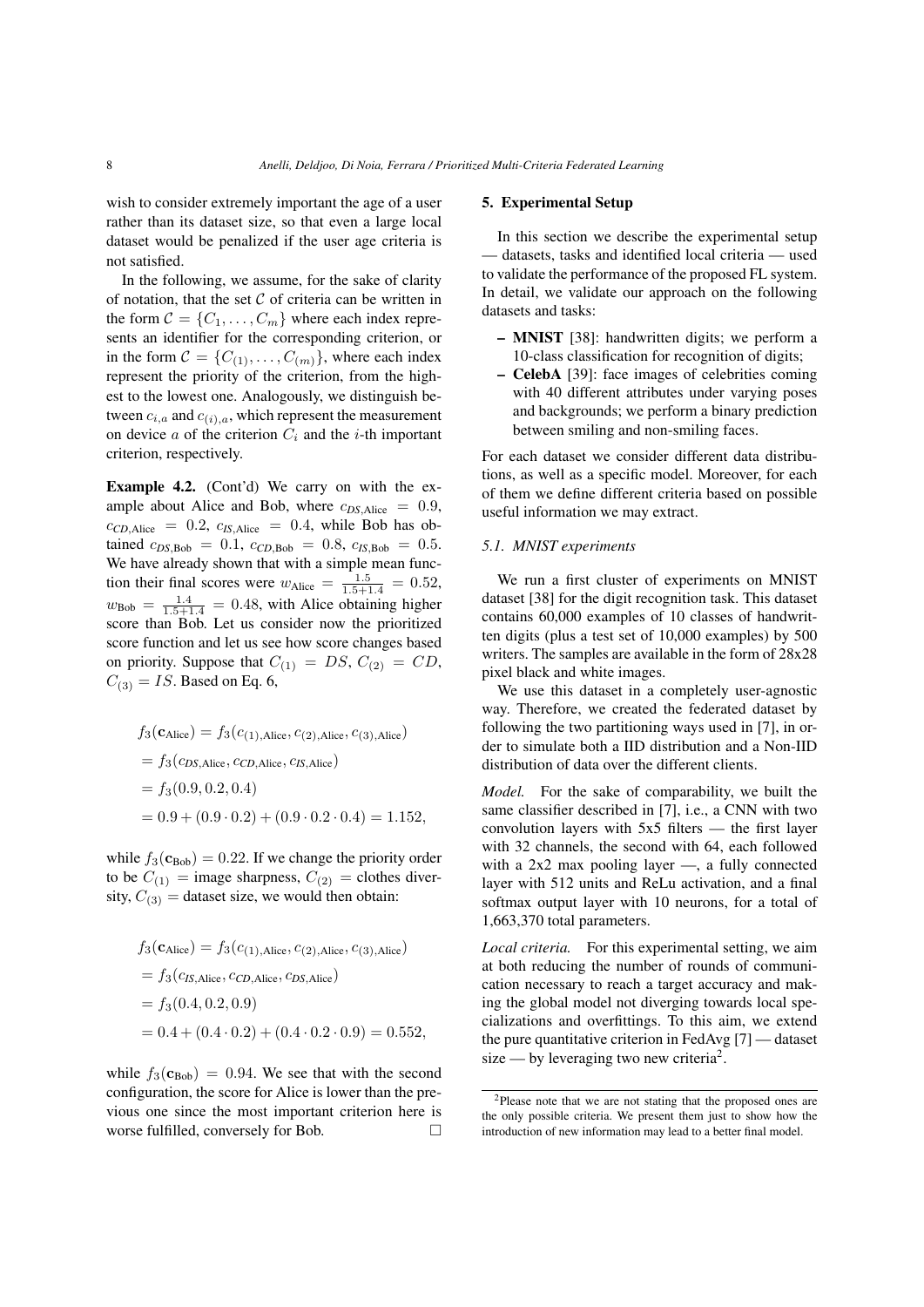The first criterion we consider is the one already used by FedAvg [7], namely the local dataset size (DS), given by  $c_{1,a} = |\mathcal{D}_a|/|\cup_{i \in \mathcal{A}^-} \mathcal{D}_i|$ . This criterion is a *pure quantitative measure* about the local data, which will serve both as a baseline in empirical validation of the results (i.e., when used in isolation) and as part of the entire identified set of criteria in the developed FL system (i.e., when used in a group).

The second considered criterion is the *diversity of labels* (LD) in each local dataset, measuring the diversity of each local dataset in terms of class labels. We assert this criterion to be important since it can provide a clue on how much each device can be useful for learning to predict different labels. To quantify this criterion we use  $c_{2,a} = \delta(\mathcal{D}_a)/\sum_{i \in \mathcal{A}^-} \delta(\mathcal{D}_i)$  where  $\delta$  measures the number of different labels (classes) present over the samples of that dataset.

With respect to the third criterion, our aim is to reduce the negative effects of a non-IID distribution. Indeed, with non-IID distributions — and this is the case of our dataset — model performance dramatically gets worse [30]. Moreover, a large number of local training epochs may lead each device to move further away from the initial global model, towards the opposite of the global objective [11]. Therefore, a possible solution inspired by [11] is to limit these negative effects, by penalizing higher divergences and highlighting local models that are not very far from the received global model. We evaluate the local model divergence (MW) as  $c_{3,a} = \varphi_a / \sum_{i \in A^-} \varphi_i$  where  $\varphi_i = \frac{1}{\sqrt{100 \epsilon}}$  $\frac{1}{\|\Theta-\Theta_a\|_2+1}$ .

#### *5.2. CelebA experiments*

CelebFaces Attributes Dataset (CelebA) [39] is a large-scale dataset with 202,599 face RGB images of 10,177 celebrities. Each image comes with 40 binary attributes and differs from the other ones for celebrity pose and background. The task is a binary classification between smiling and non-smiling people, which is an information included within the 40 attributes. We chose this task since the smiling attribute has a good balance in the whole dataset between positive and negative outcomes.

We use this dataset in a completely user-aware way. Indeed, we suppose that each celebrity holds her own photos in her mobile phone gallery. This represent a realistic set of local datasets, which could have been generated from the personal device usage. This distribution is inherently Non-IID, therefore it is a representative scenario for a federated setting.

We used a subsampled version of the dataset (50% of images). Then, we removed users with less than 5 photos. For each user, we split her private dataset with random hold-out method with a ratio of 80/20. Finally, images have been resized to 64x64 pixels.

*Model.* For the CelebA experiments, we built a CNN binary classifier with two convolution layers with 3x3 filters — the first layer with 32 channels, the second with 64, each followed with a 2x2 max pooling layer —, a fully connected layer with 512 units and ReLu activation, and a final softmax output layer with 1 neuron, for a total of 8,409,025 total parameters.

*Local criteria.* Also in these experiments, our aim is to reduce the number of rounds of communication needed to reach a target accuracy. Three criteria have been used to reach such objective.

Also in this case, we keep the dataset size criterion **(DS)**. Therefore,  $c_{1,a} = |\mathcal{D}_a|/|\cup_{a \in \mathcal{A}} |\mathcal{D}_i|$ . It will serve both as a baseline in empirical validation of the results and as part of the entire identified set of criteria in the developed FL system.

Similarly to what has been done with the MNIST dataset, we want to consider how distributed are the labels of the local samples. In fact, since we are dealing with a binary classification task, we have at most two different classes in each dataset. For this reason, we consider a measure of class balance (CB), i.e. how they are similar in number. To this aim, we define a function  $\zeta$ , which measure the ratio between the number of samples of the two classes, namely:

$$
\zeta(\mathcal{D}_a) = \frac{\min\{\text{\# pos.}, \text{\# neg.}\}}{\max\{\text{\# pos.}, \text{\# neg.}\}}
$$
(9)

Then, the second criterion has been defined as  $c_{2,a} =$  $\zeta(\mathcal{D}_a)/\sum_{i\in \mathcal{A}^-}\zeta(\mathcal{D}_i).$ 

As mentioned above, this dataset comes with a set of binary attributes describing each image. Among them, we consider the blurriness as a non-sensitive information, so that the percentage of sharp images within the private dataset can be shared with the server. Therefore, we define  $c_{3,a} = \xi(\mathcal{D}_a)/\sum_{i \in \mathcal{A}^-} \xi(\mathcal{D}_i)$ , where  $\xi$  measures the fraction of sharp images in a specific dataset. This criterion (IS) gives us an idea of the quality of the images in the dataset.

# *5.3. Setting*

*Implementation* We implemented our framework using Tensorflow [40] interface for Python. The opera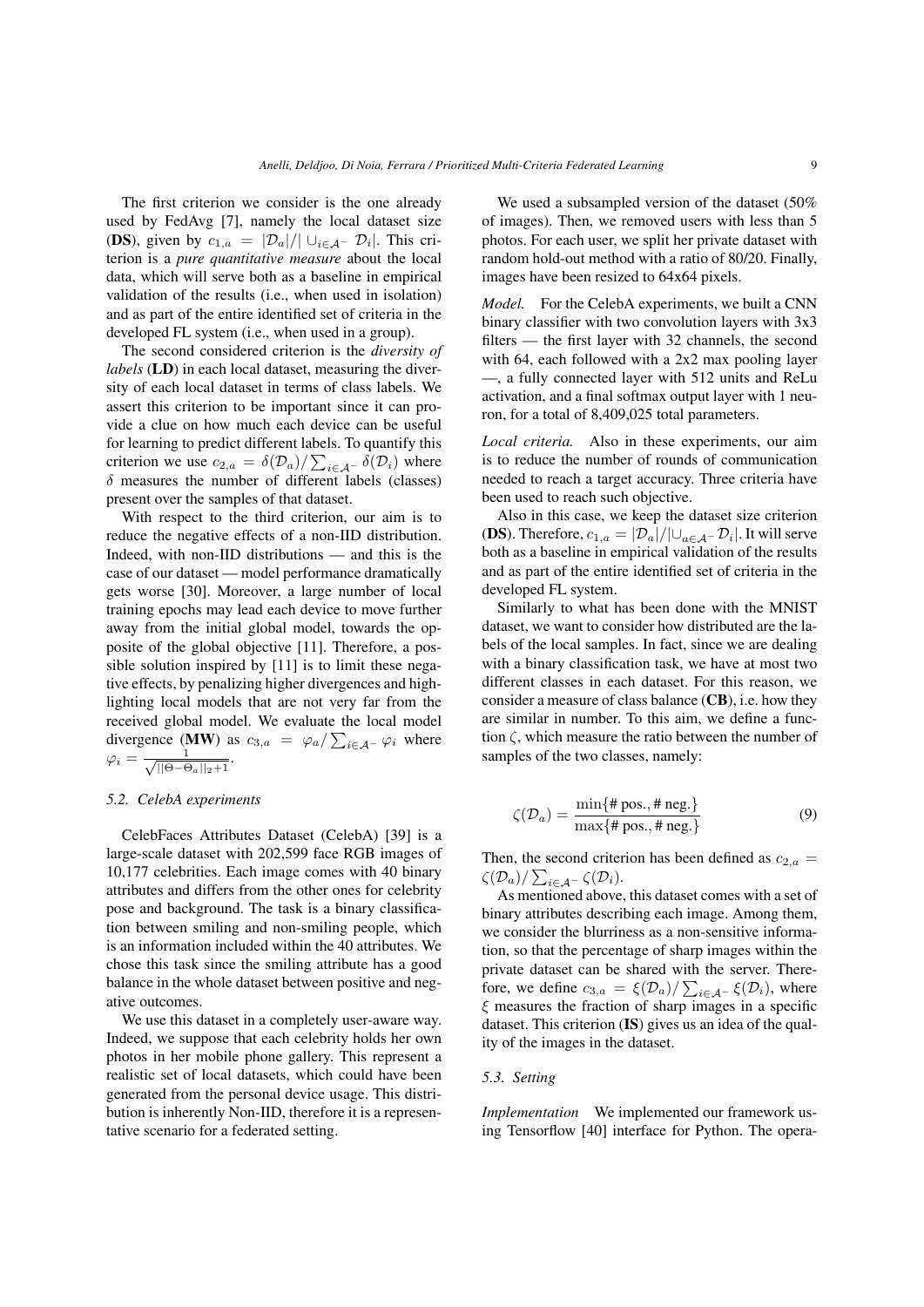tions and the communication between the participants of the federation (one server S and  $|A|$  clients) was simulated by using a single machine<sup>3</sup>.

*Hyperparameters* We set the hyperparameters for the whole set of our experiments as follows, also guided by the results obtained in [7]. As for the FedAvg client fraction parameter, in each round of communication only 10% of clients are selected to perform the computation, so that  $|\mathcal{A}^{-}| = |\mathcal{A}|/10$ . For what concerns the parameters of stochastic gradient decent (SGD), we used full batch approach and we set the number of local epochs equal to 5, i.e., each client takes 5 epochs of gradient descent during training. Moreover, we chose the learning rate based on a grid search by looking for the value which makes it possible to first reach the target accuracy in 50% of devices with the baseline approach (dataset size as the only criterion). Finally, we set the maximum number of rounds of communication per each experiment to 1000 for MNIST and to 100 for CelebA.

*Evaluation* The classification model we built have been evaluated with respect to classification accuracy, i.e.,

accuracy = 
$$
\frac{\text{# correct predictions}}{\text{# total predictions}}
$$
. (10)

This metric has been computed on each device over the private local test set. Based on LEAF framework [10] — which provides reproducible reference implementations and datasets for FL, as well as system and statistical metrics —, we estimate a global accuracy by averaging local accuracy values and weighting them based on local test set size.

Moreover, we improve the validation of the FL setting by using an approach which offers an overview of the whole training performances, instead of metrics describing a single round of communication. More specifically, we measure the number of round of communication required to allow a certain percentage of devices, which participate to the federation process, to reach a target accuracy (e.g., 75% or 80%), since this measurement is able to fairly show how effective and efficient is the model across the devices.

# 6. Results and Discussion

In this section, we show and discuss the results of the experiments by considering both the evaluation approaches previously mentioned.

Tables 2, 4, and 6 show in the gray cells the number of rounds of communication required to the baseline (only DS) to allow certain fractions of devices to reach a specific percentage of the overall accuracy, for MNIST IID distributed, MNIST Non-IID distributed, and CelebA, respectively. In detail, as target accuracies, we have considered 70%, 80%, 90%, and 95% of prediction accuracy for MNIST datasets, and 70%, 80%, and 85% for CelebA dataset. The remaining rows of the tables show the gain in terms of rounds of communication of each experimental setting against the baseline. Therefore, we compute each row as the difference between the results of the dataset size criterion model, and the results of the corresponding model. The higher the positive value, the better is the approach compared to the baseline. Moreover, for each row and target accuracy, we show the average rounds of communication gained by considering all the fractions of devices.

For each target accuracy, we show how many training rounds are needed to grant that accuracy for 10% up to 90% of devices.

To have a comprehensive view of the effects of each criterion and their combinations, we consider the individual criteria and their combinations separately. Specifically, we first show the results of the experiments realized by exploiting a single criterion (i.e., in Eq. 6). Then, we show the results for the six priority permutations of the three criteria.

Moreover, we provide for each dataset the confusion matrices (Tables 3, 5, and 7) which summarize the classification outcomes (correctly classified vs. misclassified) of each experiment against the baseline (only DS criterion). They have been obtained by comparing the best outcome of each experiment in order to highlight the significance of results irrespectively of the accuracy alignment presented in Tables 2, 4, and 6.

Finally, we also show the results in terms of global test accuracy while considering the rounds of communication. In this respect, we have measured global accuracy as the average of the local test accuracy values weighted by the local test size.

In detail, Figures 2a, 2b, and 3, show these curves for MNIST IID distributed, MNIST Non-IID distributed, and CelebA, respectively.

<sup>3</sup>A public implementation of our framework is available at https://github.com/sisinflab/ClientAware-FL.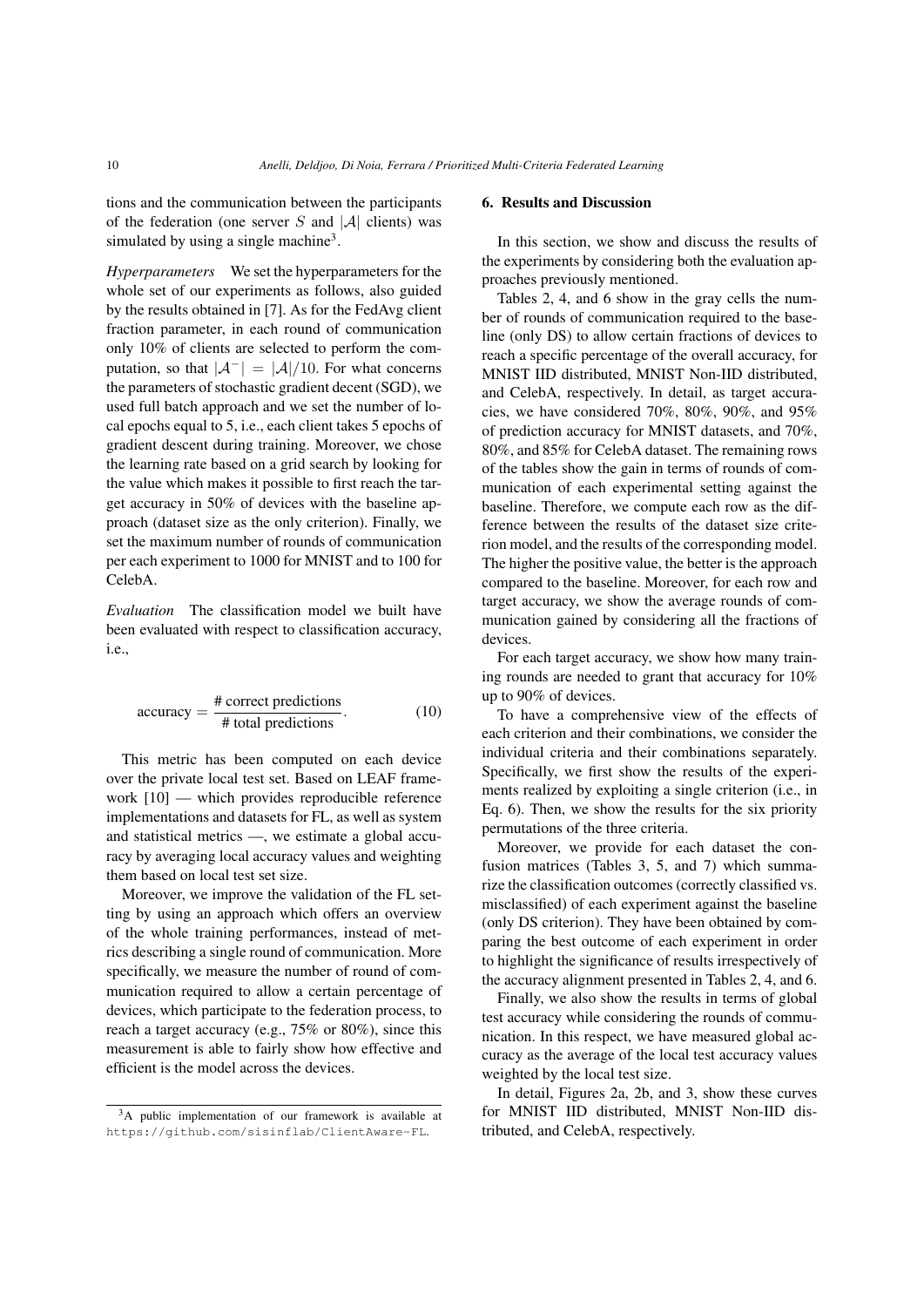#### Table 2

Results for MNIST dataset with IID distribution for each experiment (the symbol  $\succ$  denotes the priority relation). The row DS (baselines) provides the number of rounds of communication needed to make the percentage of devices specified in the columns reach the specified target accuracy. The remaining rows show the gain in the number of communication rounds with respect to the baseline (the greater the better). The column Avg. shows the average gain for the experiment with all the percentages of devices.

|                                             |          |          |          |          | Target accuracy 70% |                |          |                  |            |         |          |                |          |          | Target accuracy 80% |          |          |          |          |             |
|---------------------------------------------|----------|----------|----------|----------|---------------------|----------------|----------|------------------|------------|---------|----------|----------------|----------|----------|---------------------|----------|----------|----------|----------|-------------|
| <b>Experiment</b>                           | $10\%$   | $20\%$   | $30\%$   | 40%      | 50%                 | 60%            | 70 %     |                  | $80\%$ 90% | Avg.    |          | $10\%$ 20% 30% |          |          | 40% 50% 60% 70% 80% |          |          |          |          | $90\%$ Avg. |
| <b>DS</b> (baseline)                        |          |          |          |          |                     | 4              | 4        | 4                |            |         |          |                |          |          |                     | 5        |          |          | 5        |             |
| LD                                          | $\Omega$ | 0        | $\Omega$ | $-2$     | $-2$                |                |          |                  | $\Omega$   | $-0.11$ | $-2$     | -1             | $\Omega$ | $\Omega$ | $\theta$            | $\Omega$ | $\Omega$ | $\Omega$ | $\Omega$ | $-0.33$     |
| <b>MW</b>                                   | $\Omega$ | 0        | $\Omega$ | $\Omega$ | $\Omega$            | 3              | $\Omega$ | $\boldsymbol{0}$ | $\Omega$   | 0.33    | $\Omega$ | $-2$           |          | $\Omega$ | $\Omega$            | $\Omega$ | $\Omega$ | $\theta$ | $\Omega$ | $-0.11$     |
| $\text{DS} \succ \text{LD} \succ \text{MW}$ | $\Omega$ | 0        | -1       | $-3$     | $-3$                | $\Omega$       | $\Omega$ | 0                | $\Omega$   | $-0.78$ | $-3$     | $-2$           | $\Omega$ | $\Omega$ | $\Omega$            | 0        | $\Omega$ | $\Omega$ | 0        | $-0.56$     |
| $DS \succ MW \succ LD$                      | $\Omega$ | $\Omega$ | $\Omega$ | $\Omega$ | $\Omega$            | $\Omega$       | $\Omega$ | $\Omega$         |            | 0.11    | $-3$     | $-2$           |          |          |                     |          |          |          |          | 0,22        |
| $ LD \succ DS \succ MW$                     | $\Omega$ | $\Omega$ | $\Omega$ | $\Omega$ | $\Omega$            | $\mathfrak{D}$ | $\Omega$ | $\Omega$         |            | 0,33    | $-1$     | $-2$           |          |          |                     | $\Omega$ | $\Omega$ | $\Omega$ | $-1$     | $-0.11$     |
| MW > DS > LD                                | $\Omega$ | $\Omega$ | $\Omega$ | $-3$     | $-3$                | $\Omega$       | $\Omega$ | $\Omega$         |            | $-0.56$ | $-3$     | $-2$           |          |          |                     |          | $\Omega$ | $\Omega$ | $\Omega$ | $-0.11$     |
| $ LD \rangle$ -MW $\rangle$ -DS             | $\Omega$ | 0        | $\Omega$ | $\Omega$ | $\Omega$            | 3              | 3        | 3                |            | 1,11    | 0        |                | 4        |          |                     |          |          |          |          | 1,22        |
| $\vert$ MW $\succ$ LD $\succ$ DS            | $\Omega$ | $\Omega$ | $\Omega$ | $\Omega$ | $\Omega$            |                |          |                  |            | 0.44    | $-2$     | - 1            |          |          | $\Omega$            | $\Omega$ | $\Omega$ | $\Omega$ | $\Omega$ | $-0.11$     |

|                                                                              |          |                |          |          | Target accuracy 90% |                |          |                  |          |                              |          |          |                |          |                          | Target accuracy 95%         |      |          |       |                                             |
|------------------------------------------------------------------------------|----------|----------------|----------|----------|---------------------|----------------|----------|------------------|----------|------------------------------|----------|----------|----------------|----------|--------------------------|-----------------------------|------|----------|-------|---------------------------------------------|
| Experiment                                                                   |          | $10\%$ 20% 30% |          |          |                     |                |          |                  |          | 40% 50% 60% 70% 80% 90% Avg. |          |          |                |          |                          |                             |      |          |       | $10\%$ 20% 30% 40% 50% 60% 70% 80% 90% Avg. |
| <b>DS</b> (baseline)                                                         |          |                |          |          |                     |                | 10       | 11               | 14       |                              |          |          | 10             | 11       | 16                       | 21                          | 24   | 38       | 56    |                                             |
| LD                                                                           | $\Omega$ | 0              | $\Omega$ | $\Omega$ | $\Omega$            | $\theta$       |          | $-1$             | $-1$     | $-0.11$                      | 0        | $\Omega$ | 2              | $\Omega$ | $-2$                     |                             | $-3$ | $\Omega$ | $-3$  | $-0.56$                                     |
| <b>MW</b>                                                                    | $\Omega$ | 0              | $\Omega$ | $\Omega$ | $\Omega$            | $\Omega$       | $\Omega$ | $-1$             | -1       | $-0.22$                      | $\Omega$ | $\Omega$ | $\mathfrak{D}$ | $-4$     |                          | - 1                         | -4   |          | $-3$  | $-0.89$                                     |
| $\mathbf{DS} \succ \mathbf{LD} \succ \mathbf{MW}$                            | $\Omega$ | $\Omega$       | $\Omega$ | $\Omega$ | 2                   | $\Omega$       | $-1$     | $-1$             | $\Omega$ | 0.00                         | $\Omega$ | $\Omega$ | 2              | $\Omega$ | $-3$                     | $\Omega$                    | $-5$ | 4        |       | $-10$ $-1,33$                               |
| $DS \succ MW \succ LD$                                                       |          |                |          | $-1$     | $\Omega$            | $\Omega$       |          | $-2$             | $-1$     | 0.00                         |          | $\Omega$ |                | - 1      | $\overline{\phantom{a}}$ | $\Omega$                    | $-1$ | 3        | $-14$ | $-1,33$                                     |
| $ LD \succ DS \succ MW$                                                      |          | 0              | $\Omega$ | $-3$     | -1                  | Ξ.             |          | 0                | $-2$     | $-0.56$                      | $\Omega$ | $-1$     | 2              | $-2$     | $\overline{\phantom{a}}$ | $-2$                        | $-2$ | $-2$     | $-3$  | $-1,22$                                     |
| $MN \succ DS \succ LD$                                                       | $\Omega$ | $\Omega$       | $-1$     | $-1$     | $\Omega$            | $\Omega$       | 2        | $-1$             |          | 0.00                         | $-1$     | $\Omega$ | 2              | $-1$     | 2                        | $\mathcal{D}_{\mathcal{L}}$ |      | 4        | $-4$  | 0,56                                        |
| $ LD \rangle$ -MW $\rangle$ -DS                                              |          |                |          |          | 2                   | $\overline{a}$ |          |                  |          | 1,11                         |          |          |                | າ        | - 1                      | $\mathcal{D}$               | -1   | $\Omega$ | $-26$ | $-2.22$                                     |
| $\mathbf{M}\mathbf{W} \succ \mathbf{L}\mathbf{D} \succ \mathbf{D}\mathbf{S}$ | $\Omega$ | $\Omega$       | $\Omega$ | $\Omega$ |                     | $-1$           |          | $\boldsymbol{0}$ | $-1$     | 0.11                         | $\Omega$ | $\Omega$ |                | $-1$     | $\overline{\phantom{a}}$ | $-1$                        | $-3$ | 4        |       | $-16$ $-1,78$                               |

#### Table 3

Confusion Matrices for MNIST dataset with IID distribution for each experiment. For each matrix, the rows refer to the number of samples that are misclassified ( $\chi$ ), or correctly classified ( $\chi$ ). The columns denote the criteria that are compared with the baseline. The symbol  $\succ$  denotes the priority relation.

|           |     |      |     | МW   |     | $DS \succ LD \succ MW$ |     |      |     |      |     | $DS\succ M W\succ LD$   $LD\succ DS\succ M W$   $M W\succ DS\succ LD$   $LD\succ M W\succ DS$   $M W\succ LD\succ DS$ |     |      |     |      |
|-----------|-----|------|-----|------|-----|------------------------|-----|------|-----|------|-----|-----------------------------------------------------------------------------------------------------------------------|-----|------|-----|------|
|           |     |      |     |      |     |                        |     |      |     |      |     |                                                                                                                       |     |      |     |      |
| <b>DS</b> |     | 98   |     | 98   |     | 96                     |     | 98   |     | 96   |     | 98                                                                                                                    |     | 94   |     | 98   |
| DS        | 106 | 9796 | 107 | 9795 | 106 | 9796                   | 128 | 9774 | 118 | 9784 | 140 | 9762                                                                                                                  | 107 | 9795 | 122 | 9780 |

# *6.1. Effects of individual criteria*

In the following, we discuss the experiments by investigating the effects of the individual criteria.

*MNIST with IID distribution.* Table 2 and Figure 2a show the experimental results for MNIST considering IID distribution. The adoption of criteria that are different from the dataset size seems to have no effects, but some insignificant fluctuations. We expected this behavior since the dataset does not show statistical issues. In detail, the local datasets have been created by randomly picking samples from the original dataset. Consequently, we may represent the divergence of the local models from the original model as a zero-mean Gaussian noise. The same assumption holds for the label diversity. Furthermore, by the design of the dataset,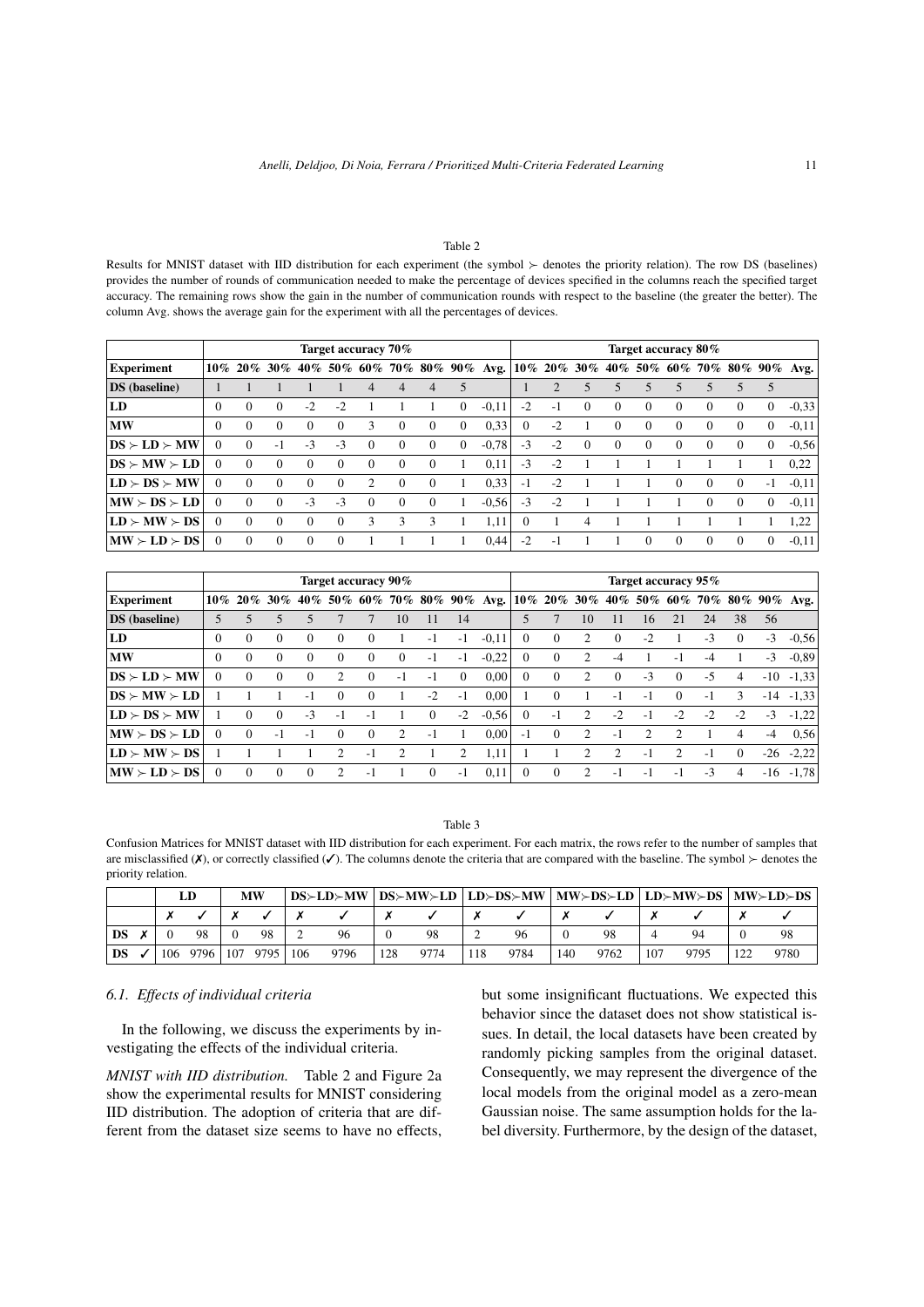#### Table 4

Results for MNIST dataset with Non-IID distribution for each experiment (the symbol  $\succ$  denotes the priority relation). The row DS (baselines) provides the number of rounds of communication needed to make the percentage of devices specified in the columns reach the specified target accuracy. The remaining rows show the gain in the number of communication rounds with respect to the baseline (the greater the better). The column Avg. shows the average gain for the experiment with all the percentages of devices.

|                                             |          |               |          |                             | Target accuracy 70% |                |                             |               |          |         |          |                |               |          |      | Target accuracy 80% |          |          |          |                                                                                         |
|---------------------------------------------|----------|---------------|----------|-----------------------------|---------------------|----------------|-----------------------------|---------------|----------|---------|----------|----------------|---------------|----------|------|---------------------|----------|----------|----------|-----------------------------------------------------------------------------------------|
| <b>Experiment</b>                           |          |               |          |                             |                     |                |                             |               |          |         |          |                |               |          |      |                     |          |          |          | $10\%$ 20% 30% 40% 50% 60% 70% 80% 90% Avg. $10\%$ 20% 30% 40% 50% 60% 70% 80% 90% Avg. |
| <b>DS</b> (baseline)                        | 9        | 9             | 9        | 10                          | 10                  | 10             | 10                          | 10            | 10       |         | 10       | 10             | 10            | 10       | 10   | 10                  | 16       | 20       | 20       |                                                                                         |
| LD                                          |          |               |          |                             |                     |                |                             |               | $-1$     | 1,56    | 2        |                | 2             | $-1$     | $-3$ | $-3$                | 3        |          |          | 1,22                                                                                    |
| <b>MW</b>                                   | 4        | 4             | 4        | 5                           | $\Omega$            | $\Omega$       | $\Omega$                    | $\theta$      | $\theta$ | 1,89    | $\theta$ | $\Omega$       | $\Omega$      | $\Omega$ | -6   | -6                  | $\Omega$ |          |          | $-1,11$                                                                                 |
| $\text{DS} \succ \text{LD} \succ \text{MW}$ |          |               | 2        |                             | 2                   |                |                             |               | $-2$     | 1,44    | 2        |                |               |          | $-3$ | $-3$                |          |          |          | 1.11                                                                                    |
| $DS \succ MW \succ LD$                      | $\Omega$ | $\Omega$      | $\Omega$ | $\Omega$                    | $\Omega$            | $\Omega$       | $\Omega$                    | $\Omega$      | $-4$     | $-0.44$ |          | $\Omega$       | $\Omega$      | $-4$     | $-7$ | $-7$                | -1       | 3        | 2        | $-1.44$                                                                                 |
| $ LD \succ DS \succ MW$                     | 2        | $\mathcal{D}$ |          | $\mathcal{D}_{\mathcal{L}}$ | $\mathcal{L}$       | $\mathfrak{D}$ | $\mathcal{D}_{\mathcal{L}}$ | $\mathcal{L}$ | 2        | 1,89    | 2        | $\mathfrak{D}$ | $\mathcal{L}$ | -1       | $-1$ | $-1$                |          | 6        | 5.       | 2.11                                                                                    |
| $MN \succ DS \succ LD$                      |          | $\Omega$      | $\theta$ | $\Omega$                    | $\Omega$            | $\Omega$       | $\Omega$                    | $-1$          | $-1$     | $-0.11$ | $\Omega$ | $\Omega$       | $-1$          | -1       | - 1  |                     |          |          | 2        | 0,22                                                                                    |
| $ LD \rangle$ -MW $\rangle$ -DS             | $\Omega$ | $\Omega$      | $\Omega$ |                             |                     | $-2$           | $-2$                        | $-2$          | $-2$     | $-0.67$ |          | $-2$           | $-2$          | $-2$     | $-3$ | -5                  |          | $\Omega$ | $\Omega$ | $-1,33$                                                                                 |
| $MN \succ LD \succ DS$                      |          |               |          | っ                           |                     |                |                             | $-3$          | $-3$     | 0,22    |          |                | $-3$          | $-3$     | $-3$ | $-5$                | $\Omega$ | 4        | 3        | $-0.56$                                                                                 |

|                                             |      |                |                |      |       | Target accuracy 90% |       |       |      |                              |          |          |      |          |            | Target accuracy 95% |       |       |       |                                             |
|---------------------------------------------|------|----------------|----------------|------|-------|---------------------|-------|-------|------|------------------------------|----------|----------|------|----------|------------|---------------------|-------|-------|-------|---------------------------------------------|
| <b>Experiment</b>                           |      | $10\%$ 20% 30% |                |      |       |                     |       |       |      | 40% 50% 60% 70% 80% 90% Avg. |          |          |      |          |            |                     |       |       |       | $10\%$ 20% 30% 40% 50% 60% 70% 80% 90% Avg. |
| <b>DS</b> (baseline)                        | 10   | 16             | 20             | 20   | 23    | 33                  | 35    | 44    | -69  |                              | 20       | 23       | 34   | 49       | 66         | 84                  | 106   | 137   | 222   |                                             |
| LD                                          | $-1$ |                |                | 2    | $-2$  | $\mathfrak{D}$      | -4    | $-5$  | 8    | 0,56                         | 2        | $-2$     | $-7$ | $-3$     | ٩          | $-5$                | - 1   | -11   | $-23$ | $-5.22$                                     |
| <b>MW</b>                                   | $-9$ | $-3$           |                | $-7$ | $-15$ | -8                  | $-11$ | $-13$ | $-2$ | $-7,44$                      |          | $-15$    | $-7$ | $-13$    | $-10^{-1}$ | $-15$               | $-23$ | -11   | $-14$ | $-11.89$                                    |
| $\text{DS} \succ \text{LD} \succ \text{MW}$ | $-3$ |                | 5              | 3    | 4     | 5                   | -4    |       | 4    | 1.78                         | 5        | $-3$     | $-5$ | $\Omega$ | $-11$      | $-13$               | $-5$  | $-19$ | -11   | $-6.89$                                     |
| $\text{DS} \succ \text{MW} \succ \text{LD}$ | $-7$ | $-1$           | $\mathcal{L}$  | $-5$ | $-7$  | -6                  | $-9$  | $-12$ | 9    | $-4.00$                      | 2        | $-7$     | $-5$ | -5       | $-14$      | $-14$               | -6    | $-16$ | 12    | $-5.89$                                     |
| $ LD \rangle$ DS $\succ$ MW                 | 2    | 5              | 5              | $-1$ | -6    | $\Omega$            | $-3$  | $-4$  |      | $-0.11$                      | 5        | -6       |      | $-2$     | $-4$       |                     | 12    | $-2$  |       | 0.89                                        |
| $MN \succ DS \succ LD$                      | $-1$ | 5              | $\mathfrak{D}$ | $-3$ | $-2$  | 3                   | $-4$  | $-4$  | 9    | 0.56                         | 2        | $\Omega$ | 3    | $\Omega$ | 4          | $\Omega$            | 2     | 10    | -6    | 1.67                                        |
| $ LD \succ MW \succ DS $                    | $-3$ | $-4$           | $\Omega$       | $-4$ | $-3$  |                     | -1    | $-4$  | $-1$ | $-2,11$                      | $\Omega$ | $-1$     | $-1$ | $-10$    | $-3$       | $-2$                | -5    |       | -6    | $-2,56$                                     |
| $ MW \rangle$ LD $\succ$ DS                 | $-3$ | $\Omega$       | 3              |      | - 1   | 4                   | 3     |       | 14   | 3,11                         | 4        | 3        |      |          | $\Omega$   | 9                   | $-9$  | $-5$  | 37    | 4.67                                        |

#### Table 5

Confusion Matrices for MNIST dataset with Non-IID distribution for each experiment. For each matrix, the rows refer to the number of samples that are misclassified ( $X$ ), or correctly classified ( $\checkmark$ ). The columns denote the criteria that are compared with the baseline. The symbol  $\succ$  denotes the priority relation.

|    |  |                       | MW  |      |     |      |     |      |          | $DS\succ LD\succ MW$ $DS\succ MW\succ LD$ $LD\succ DS\succ MW$ $MW\succ DS\succ LD$ $LD\succ MW\succ DS$ $MW\succ LD\succ DS$ |     |      |     |      |
|----|--|-----------------------|-----|------|-----|------|-----|------|----------|-------------------------------------------------------------------------------------------------------------------------------|-----|------|-----|------|
|    |  |                       |     |      |     |      |     |      |          |                                                                                                                               |     |      |     |      |
| DS |  | 130                   | 129 | 130  |     | 129  |     | 130  | $\theta$ | 131                                                                                                                           |     | 129  |     |      |
| DS |  | 146 9723 142 9727 119 |     | 9750 | 127 | 9742 | 103 | 9766 | 104      | 9765                                                                                                                          | 124 | 9745 | 119 | 9750 |

DS is equal for every client, and we also expect that, on average, LD is the same for all clients. As a consequence, MW can not play a significant role, since all clients train the model with the same distribution of data, on average.

In detail, by looking at the differences between the two criteria LD and MW against the baseline DS, we may notice that the gain in terms of rounds of communication for 70%, 80%, and 90% target accuracy, considering all the percentages of clients, has an average very close to 0. Conversely, both LD and MW show slightly worse results than DS for a target accuracy of 95%, notably when we want to grant such accuracy to a very high number of devices (i.e., the last three columns of Table 2).

Lastly, the experiment shows that the effectiveness of criteria depends on the data distribution. The dataset shows how datasets built by randomly picking data from the original distribution do not generally need further statistical adjustments during the training phase. Therefore, we do not need to consider, in our approach, any particular statistical-based criteria.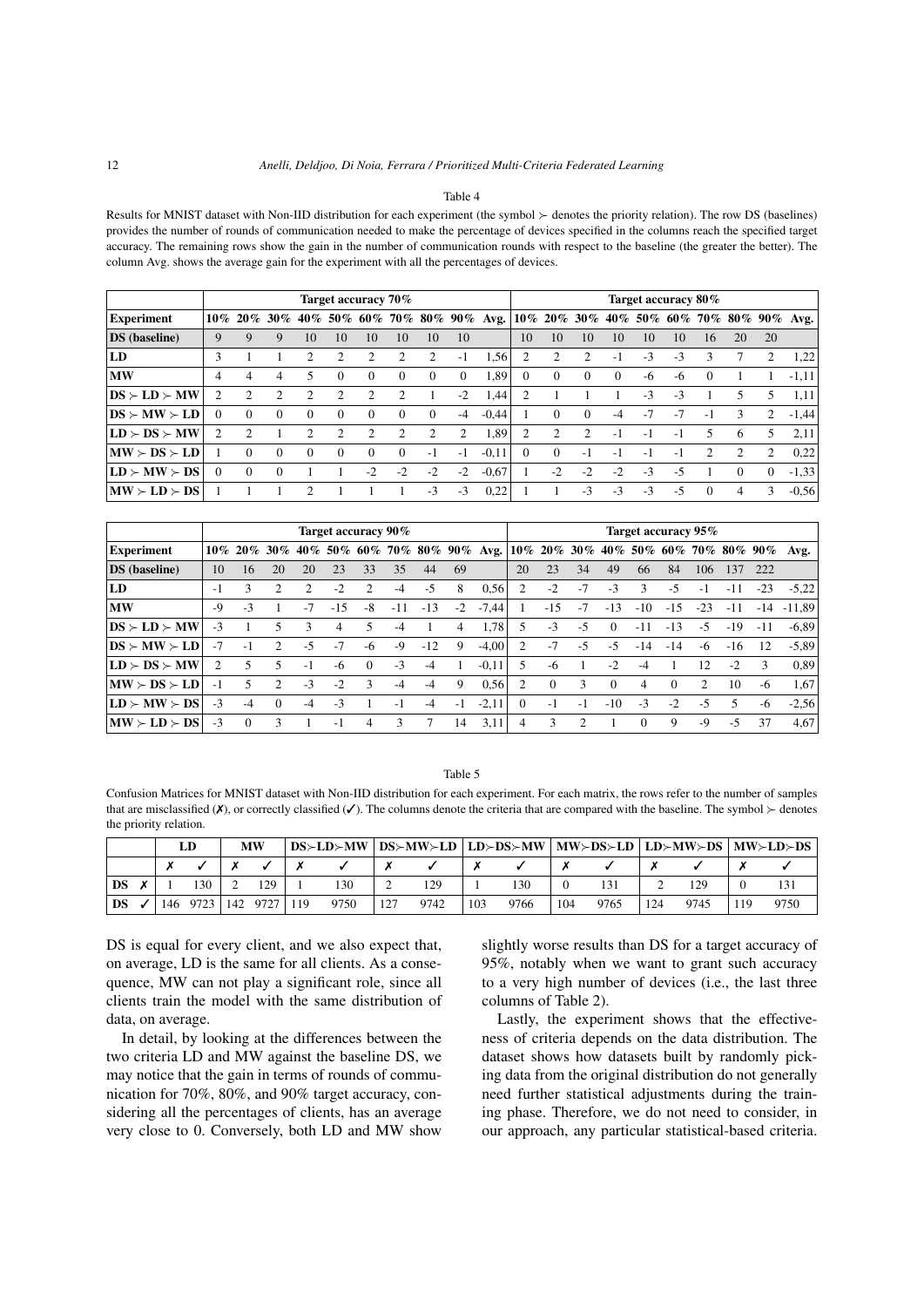#### Table 6

Results for CelebA dataset for each experiment (the symbol  $\succ$  denotes the priority relation). The row DS (baselines) provides the number of rounds of communication needed to make the percentage of devices specified in the columns reach the specified target accuracy. The remaining rows show the gain in the number of communication rounds with respect to the baseline (the greater the better). The column Avg. shows the average gain for the experiment with all the percentages of devices. Runs that did not reach the target accuracy for the specified percentage of devices in the 100 allowed rounds have been obtained considering such limit value.

|                                                 |          |          |          | Target accuracy 70% |       |       |       |       |                                                                             |          |          | Target accuracy 80% |      |       |       |    |         |          | Target accuracy 85% |      |       |          |                             |
|-------------------------------------------------|----------|----------|----------|---------------------|-------|-------|-------|-------|-----------------------------------------------------------------------------|----------|----------|---------------------|------|-------|-------|----|---------|----------|---------------------|------|-------|----------|-----------------------------|
| <b>Experiment</b>                               |          |          |          |                     |       |       |       |       | $10\%$ 20% 30% 40% 50% 60% 70% 80% Avg. $10\%$ 20% 30% 40% 50% 60% 70% Avg. |          |          |                     |      |       |       |    |         |          |                     |      |       |          | $10\%$ 20% 30% 40% 50% Avg. |
| <b>DS</b> (baseline)                            |          |          |          | 13                  | 15    | 21    | 32    | .58   |                                                                             |          |          | 15                  | 21   | 26    | 44    |    |         |          | 15                  | 21   | 29    | 50       |                             |
| IS                                              | $\Omega$ |          | $-2$     | 4                   |       | $-1$  | $-59$ |       | $-42 - 11.33$                                                               | $\Omega$ | $-2$     | $\Omega$            | 4    | $-4$  | -56   |    | $-6.44$ | $-1$     |                     | 4    | $-1$  |          | $-50 - 5.11$                |
| CВ                                              | $\Omega$ |          | $\Omega$ |                     |       | 15    | 18    | 20    | 7.67                                                                        | $\theta$ | $\theta$ | 9                   | 15   |       | 28    |    | 7,67    | $\Omega$ | 9                   | 15   | 15    | 26       | 7.22                        |
| $DS \succ IS \succ CB$                          | 0        | $\Omega$ | $\Omega$ | $-1.5$              | $-13$ | $-7$  | $-12$ |       | $-5,11$                                                                     | $\Omega$ | $\Omega$ | $-13$               | $-7$ | $-11$ | $-3$  |    | $-3,78$ | $\Omega$ | $-13$               | $-7$ | $-15$ | $\Omega$ | $-3.89$                     |
| $DS \succ CB \succ IS$                          | $\Omega$ | $\Omega$ | $\Omega$ | 12                  | 9     | 15    | 22    | 34    | 10.22                                                                       | $\Omega$ | $\Omega$ | 10                  | 15   | 18    | 32    | 43 | 13,11   | $\Omega$ | 10                  | 15   | 20    | 30       | 8.33                        |
| $IS \succ DS \succ CB$                          | $\Omega$ | $\Omega$ | $-2$     | 6                   | 6     |       | 9     | $-42$ | $-2,00$                                                                     | $\Omega$ | $-2$     | -6                  | 10   | 3     | $-56$ |    | $-4,33$ | $\Omega$ | -6                  | 8    | 6     |          | $-50 - 3.33$                |
| $ CB \succ DS \succ IS $                        | $\Omega$ | $\Omega$ | $-2$     | 10                  | 6     | 13    | 19    | 18    | 7,11                                                                        | $\Omega$ | $-2$     | 12                  | 16   | 14    | 21    |    | 6.78    | $\Omega$ | 12                  | 16   | 16    | 26       | 7.78                        |
| $ IS \rangle$ $\subset$ $B \rangle$ $\sim$ $DS$ | $\Omega$ | $\Omega$ | $\Omega$ | 9                   | 6     | 12    | $-68$ | $-42$ | $-9.22$                                                                     | $\Omega$ | $-3$     | 9                   | 12   | $-21$ | -56   |    | $-6.56$ | $\Omega$ | 9                   | 12   | $-35$ |          | $-50$ $-7.11$               |
| $ CB \rangle$ IS $\rangle$ DS                   | 0        | $\Omega$ | $-2$     | $\Omega$            | 6     | $-18$ | $-20$ | $-42$ | $-8.44$                                                                     | $\Omega$ | $-2$     | $\Omega$            |      | -16   | $-28$ |    | $-4.89$ | $\Omega$ | $\Omega$            | -10  | $-13$ | $-33$    | $-6.22$                     |

#### Table 7

Confusion Matrices for CelebA dataset for each experiment. For each matrix, the rows refer to the number of samples that are misclassified ( $\chi$ ), or correctly classified ( $\checkmark$ ). The columns denote the criteria that are compared with the baseline. The symbol  $\succ$  denotes the priority relation.

|                 |      |      |  |                                                      |                 | $DS\succ IS\succ CB$   $DS\succ CB\succ IS$   $IS\succ DS\succ CB$   $CB\succ DS\succ IS$   $IS\succ CB\succ DS$   $CB\succ IS\succ DS$ |                                                          |  |  |
|-----------------|------|------|--|------------------------------------------------------|-----------------|-----------------------------------------------------------------------------------------------------------------------------------------|----------------------------------------------------------|--|--|
|                 |      |      |  | $\begin{array}{ccc} \times & \checkmark \end{array}$ | $X$ $X$ $X$ $Y$ |                                                                                                                                         | $\begin{array}{ccc} \mathsf{X} & \mathsf{Y} \end{array}$ |  |  |
| $DS \times$     | 312  | 2081 |  |                                                      |                 | 610 1783   275 2118   296 2097   331 2062   618 1775   416 1977   612 1781                                                              |                                                          |  |  |
| $DS \checkmark$ | 2080 |      |  |                                                      |                 | 14846 3197 13729 3247 15003 2056 14870 2121 14805 3197 13729 2473 14453 3247 13679                                                      |                                                          |  |  |

On the other hand, it is worth mentioning that the scenario is completely unrealistic in a federated scenario. Indeed, since each user privately generates data, they will not show the same distribution, and they will be significantly different in terms of statistical properties.

*MNIST with Non-IID distribution.* Regarding DS, LD, and MW, Table 4 shows that DS is the best criterion to reach the best overall system performance in a lower number of rounds. In detail, DS seems to be in trouble in the first rounds to achieve an acceptable degree of accuracy. In fact, if we look at 70% and 80% of the accuracy, LD and MW reach those goals faster. In this sense, we may notice an average of 1-2 rounds gained by LD and MW. However, if we need a higher degree of accuracy (90% and 95%), DS generally reaches that accuracy from 5 to 12 rounds before, on average. In this respect, we may notice that, without considering the last three columns of 95%, DS and LD show approximately the same performance, with an advantage of 0.5 rounds on average for LD. On the other hand, in the same scenario, MW is 3.6 rounds slower on average. Nonetheless, the remaining three last columns show an average advantage of DS of 12 and 16 rounds for LD and MW, respectively.

*CelebA.* Results in Table 6 show that the three criteria behave in a significantly different way. In this experiment, we note that CB performs much better than DS. To get an impression, we may notice CB reaches 85% of the overall accuracy for the 60% of the devices in less than half of the rounds of DS. Moreover, if we observe the CB row in Table 6, we may note that it reaches the same accuracy goals of DS much faster. In detail, CB reaches those goals 7.5 rounds before DS. On the other side, IS is generally slower than DS. Indeed, it generally needs 7.6 rounds more than DS. Another interesting insight is that the advantage of CB over DS progressively increases. In detail, CB shows an advantage of 8.6 rounds for the 70% of accuracy, 11.5 rounds for 80%, and 13 rounds for an accuracy of 85%.

## *6.2. Effects of combined criteria*

In this section, we focus on the effects of the combination of the different criteria. Eventually, in Sec-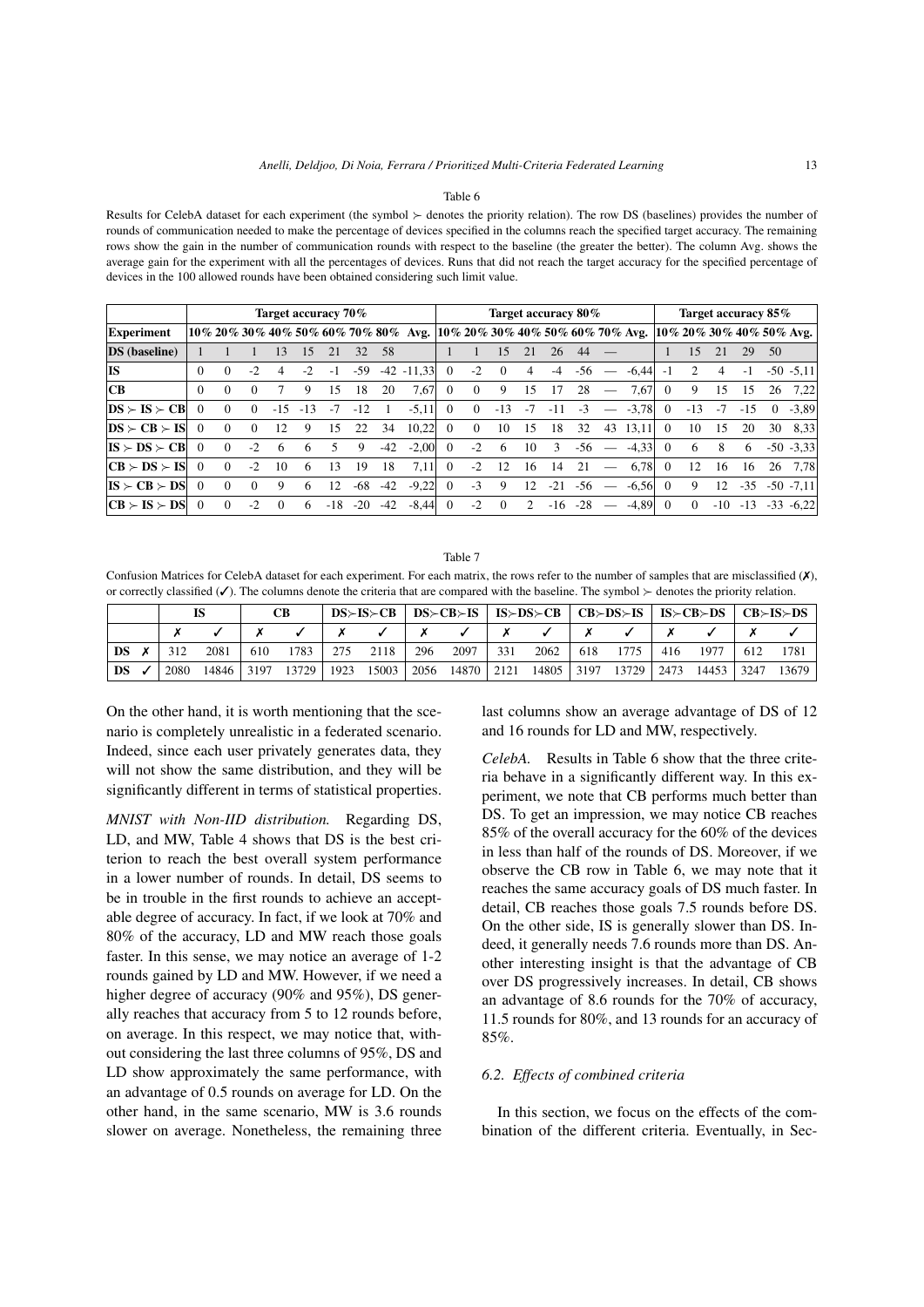

Fig. 2. Results for MNIST dataset. The plot provides the measure of test global accuracy during training for each round of communication (on horizontal axis).



Fig. 3. Results for CelebA dataset. The plot provides the measure of test global accuracy during training for each round of communication (on horizontal axis).

tion 6.3, we discuss the different findings of the experiments, and we draw some general remarks.

*MNIST with IID distribution.* In the lower section, Table 2 shows the effects of the six priority permutations of the criteria. We may suppose that, since the individual criteria did not give any boost to the training, also their combination should have no effect. As an example, in some situations — and this is very clear in  $LD \succ MW \succ DS$  — we can observe a boost for lower target value of accuracy (70%, 80%, and 90%) and a slowdown in reaching the target accuracy of 95% for a high number of devices. Analogously to the individual criteria, we observe that the average gain is quite close to 0, for each target accuracy. The section 95% is an exception, since its last three columns show a slowdown up to 9 rounds of communication, on average. This behavior is probably due to the adverse effects we already observed for the individual criteria in this dataset.

We can also observe the same behavior in Figure 2a, where the curves of the combinations of criteria and the ones of the individual criteria — are virtually indistinguishable.

*MNIST with Non-IID distribution.* Once we combine different criteria, we may observe several different behaviors. If we focus on Table 4, we can observe two different trends. First, if we analyze the data in the table moving from the left to the right, we may observe an increase of negative gains in the sections related to 90% and 95% of the accuracy. Even here, if we focus on the last three columns, we may notice an average delay that can reach up to 12 rounds. However, even in this case, there are some combinations that achieve an advantage over DS:  $LD \succ DS \succ MW$ ,  $MW \succ DS \succ$ LD, and  $MW \succ LD \succ DS$ . LD  $\succ DS \succ MW$  shows an interesting trend since it reaches 70%, 80%, 90%, 95% of accuracy 2, 2, 0, 1 rounds sooner than DS, respectively. Here, the advantage is higher for the lower accuracy thresholds, while it is almost 1 for 95% accuracy. Instead,  $MW \succ DS \succ LD$  shows a better and incremental trend. Indeed, in this case, the advantage of rounds is -0.1, 0.2, 2.1, and 1.7, respectively. Finally,  $MW \succ LD \succ DS$  shows a bad advantage average for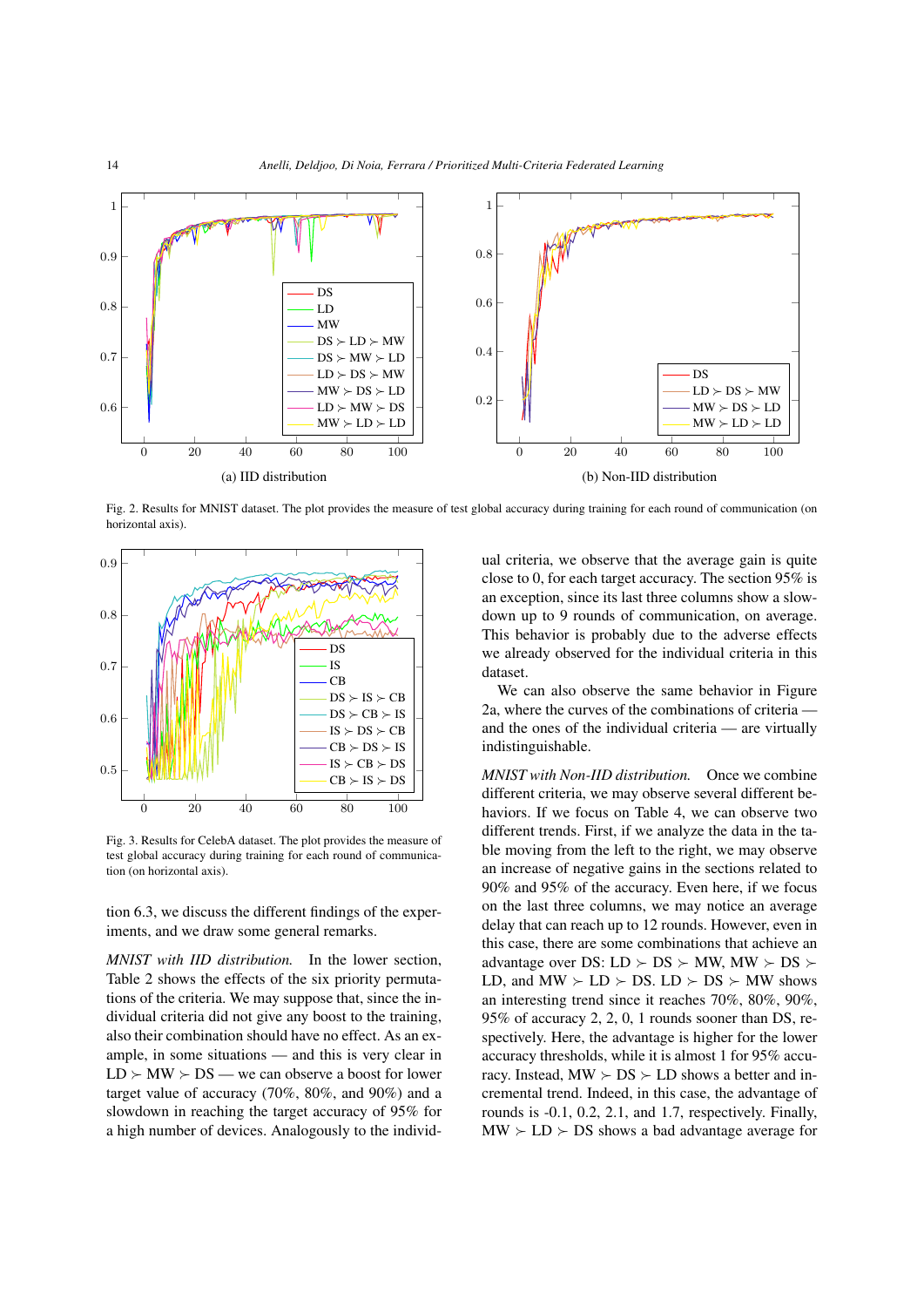70%, and 80% (0.2, and -0.6), while for 90%, and 95% it shows an interesting performance boost by reaching the goals 3.1, and 4.7 rounds before DS.

*CelebA.* Results in Table 6 show results which are coherent with the effects of the individual criteria. Rows  $DS \succ IS \succ CB$ , as well as  $IS \succ DS \succ CB$ . IS  $\triangleright$  CB  $\triangleright$  DS, and CB  $\triangleright$  IS  $\triangleright$  DS, denote the negative influence of the IS criterion. In particular, they show a little boost in very few cases for a low percentages of devices, but their averages generally show a slowdown from 2 up to 13 rounds of communication. On the other side, we may observe the effects of BC, which is beneficial even when combined with the other criteria. Even then, this effect is more evident when IS has the last priority (i.e., by minimizing its influence). In this case, we observe a substantial speed-up against the sole DS criterion, and also when compared with the CB individual criterion. In detail, permutation  $DS \succ$  $CB \succ IS$  shows the best results for all target values of accuracy and all values of coverage for devices, up to 12 rounds of communications (against the sole DS criterion). Even Figure 3 clearly shows these behaviors. Specifically, we may observe the cyan line ( $DS \succ CB$  $\Sigma$  IS) against the red line (DS only) and the blue line (CB only).

## *6.3. Discussion*

The analysis in the previous section already shows the fundamental role of the identification of local criteria. By considering the underlying dataset, the different criteria heavily affect the training phase outcome.

As an example, when we create a federated dataset by randomly picking samples from an original dataset (i.e., with an IID distribution), the adoption of statistical criteria is not beneficial, since data, on local devices, shows the same expectation.

On the other hand, even in MNIST Non-IID distributed dataset, it is quite disappointing that we can not appreciate the benefits of introducing new criteria like label diversity. However, if we observe the dataset deeper, it contains local shards of the same size, and each client processes, at most, samples of two digits that make the number of classes in local datasets a piece of useless information.

Instead, the criterion on model divergence gives an initial boost to training, but it seems to have adverse effects for higher target values of accuracy. Even here, the behavior is interesting and predictable. Indeed, the penalization of significant divergences is the right choice because it helps to build a robust estimator on the average of the samples. However, at the end of the training, higher precision and fine training could require those differences.

As expected, when we observe the most realistic dataset, CelebA, we may appreciate more the effects of the proposed approach. In fact, it is a realistic Non-IID distribution of images where each client holds samples which are different in number and number of classes. Consequently, the attribute about class balancing gives the best results either when considered individually and also combined with the dataset size attribute. This is probably due to the differences both in dataset size and class balancing among the local datasets. Conversely, Sharpness is a theoretically useful attribute, but it results in a slowdown of performance during the training phase. We believe that the reason for this behavior is twofold. First, only a few images are marked as blurry in the dataset. Second, a right combination of sharp and blurry images has widely proven to be beneficial for the generalization of a CNN.

## 7. Conclusions and Future Perspectives

In this work, we have introduced a practical Federated Learning (FL) protocol that exploits non-sensitive client information to aggregate the local models. In detail, we have formalized the notion of a local criterion for clients in an FL scenario, and the notion of priority ranked criteria. By considering the ranking of the criteria, we have defined the score functions to weigh the contribution of a client. We have tested our approach on three well known federated learning datasets: IIDdistributed MNIST, Non-IID-distributed MNIST, and CelebA.

The experiments show that we can substantially improve the standard federated learning approach by exploiting a properly defined set of local criteria. The approach is particularly effective when dealing with Non-IID distributions of data. This is remarkable since a real federated scenario will show a Non-IID distribution of data, rather than an IID distribution, where differences among clients are not so perceptible. In general, substantial differences among devices about a property make the corresponding criterion more effective. In practical terms, we have improved the federated approach by enhancing the individual differences, respecting the true federated learning spirit. In the experiments, for each dataset, we have investigated three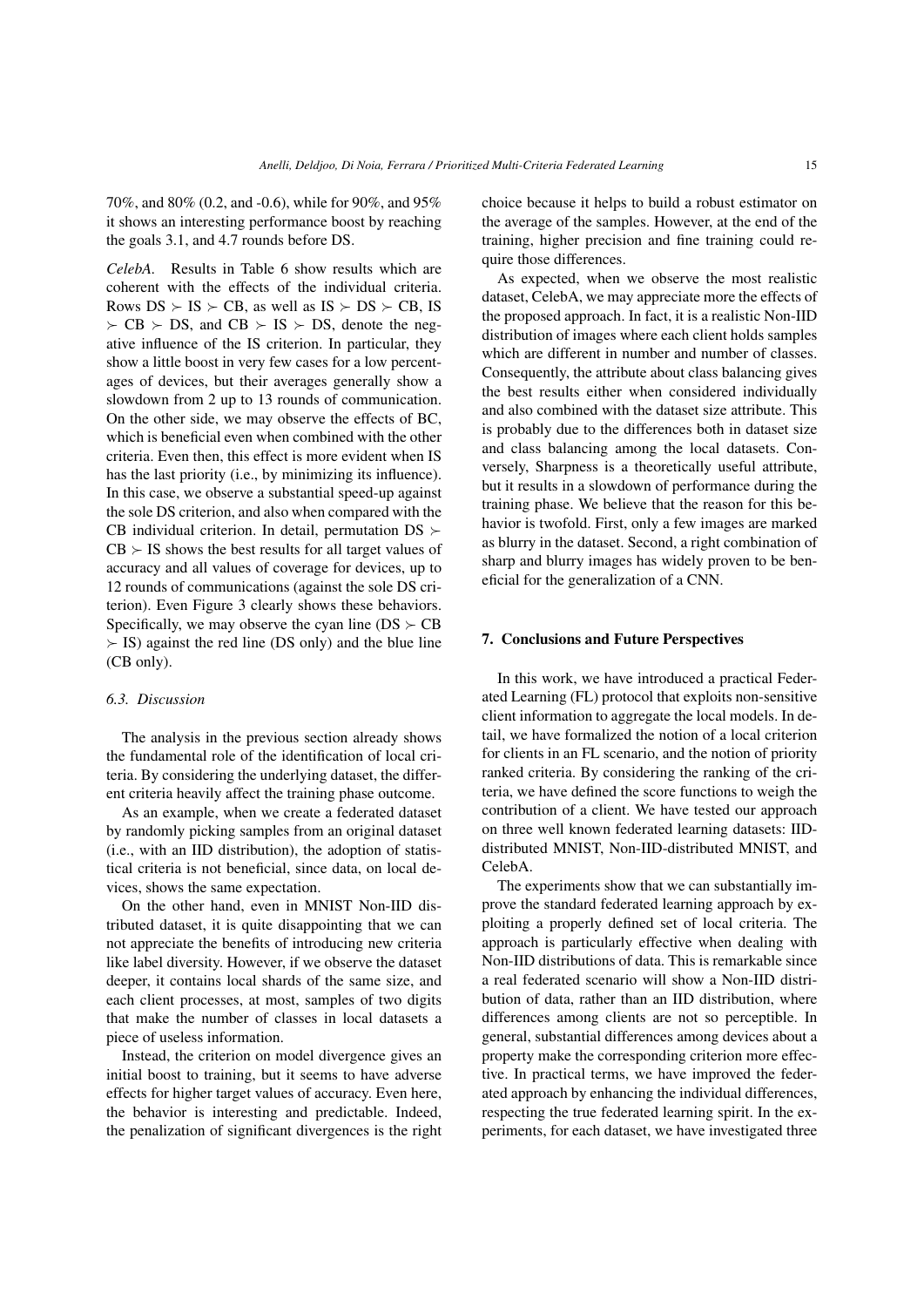different criteria that consider local datasets and local models.

However, there is still a broad spectrum of criteria that deserves to be explored. On the other hand, from the experiments, it also emerges that a criterion's efficacy highly depends on the specific dataset/domain. Even though several considerations may lead the researcher, it is not possible to find a unique criterion that meets the needs of all the possible domains. Nevertheless, the study of the individual criteria has revealed some information about their impact on the training phase, which we hope may be useful for other researchers.

Next, we have observed how some criteria may be useful in some moments of the training, but they also may cause issues in others. In this respect, we propose a self-adaptive model that re-ranks the priority of criteria as partially investigated in [12]. We are particularly interested in this research direction and in the chance of leveraging this federated approach to other machine learning scenarios, like Recommender Systems [41,42] and Deep Learning. Indeed, in those research fields, local model specialization and privacy are crucial, and this prioritized federated learning approach may be particularly beneficial.

Finally, currently the focus of our work has been to protect privacy of users and provide satisfactory predictions. In doing this, as our proposed system relies on a number of local criteria obtained from users, using such criteria may lead to some unfair or biased recommendation toward particular class of users (e.g., men v.s. women) or particular class of items (paid v.s. nonpaid jobs). The reason is we do not control over how to use these features to protect user fairness and algorithmic biases. We deem this an important open research direction for which we plan to employ fairness-aware metrics as part of our approach [43,44].

*Acknowledgements* The authors wish to thank Domenico Siciliani for helping with the implementation of the framework. The authors acknowledge partial support from Innonetwork Apollon, Innonetwork CON-TACT, Exprivia Digital Future, PON OK-INSAID, PON FLET.

## References

[1] Keith W. Miller, Jeffrey M. Voas, and George F. Hurlburt. BYOD: security and privacy considerations. *IT Professional*, 14(5):53–55, 2012. doi: 10.1109/MITP.2012.93. URL https://doi.org/10.1109/MITP.2012.93.

- [2] Yashar Deldjoo, Tommaso Di Noia, and Felice Antonio Merra. Adversarial machine learning in recommender systems: State of the art and challenges. *CoRR*, abs/2005.10322, 2020. URL https://arxiv.org/abs/2005.10322.
- [3] Fadila Zerka, Samir Barakat, Sean Walsh, Marta Bogowicz, Ralph TH Leijenaar, Arthur Jochems, Benjamin Miraglio, David Townend, and Philippe Lambin. Systematic review of privacy-preserving distributed machine learning from federated databases in health care. *JCO Clinical Cancer Informatics*, 4:184–200, 2020.
- [4] Yashar Deldjoo, Tommaso Di Noia, and Felice Antonio Merra. Adversarial machine learning in recommender systems (amlrecsys). In *WSDM '20: The Thirteenth ACM International Conference on Web Search and Data Mining, Houston, TX, USA, February 3-7, 2020*, pages 869–872. ACM, 2020. doi: 10.1145/3336191.3371877. URL https://doi.org/10. 1145/3336191.3371877.
- [5] Jakub Konecný, Brendan McMahan, and Daniel Ramage. Federated optimization: Distributed optimization beyond the datacenter. *CoRR*, abs/1511.03575, 2015. URL http:// arxiv.org/abs/1511.03575.
- [6] Jakub Konecný, H. Brendan McMahan, Daniel Ramage, and Peter Richtárik. Federated optimization: Distributed machine learning for on-device intelligence. *CoRR*, abs/1610.02527, 2016. URL http://arxiv.org/abs/1610.02527.
- [7] Brendan McMahan, Eider Moore, Daniel Ramage, Seth Hampson, and Blaise Agüera y Arcas. Communication-efficient learning of deep networks from decentralized data. In *Proceedings of the 20th International Conference on Artificial Intelligence and Statistics, AISTATS 2017, 20-22 April 2017, Fort Lauderdale, FL, USA*, pages 1273–1282, 2017. URL http://proceedings.mlr.press/v54/ mcmahan17a.html.
- [8] Azzurra Ragone, Tommaso Di Noia, Vito Walter Anelli, Andrea Calì, and Matteo Palmonari. Exposing open street map in the linked data cloud. In *Proceedings of the 29th International Conference on Industrial, Engineering & other Applications of Applied Intelligent Systems*, 2016. URL http://sisinflab.poliba.it/ publications/2016/RDACP16. to appear.
- [9] Keith Bonawitz, Hubert Eichner, Wolfgang Grieskamp, Dzmitry Huba, Alex Ingerman, Vladimir Ivanov, Chloé Kiddon, Jakub Konecný, Stefano Mazzocchi, H. Brendan McMahan, Timon Van Overveldt, David Petrou, Daniel Ramage, and Jason Roselander. Towards federated learning at scale: System design. *CoRR*, abs/1902.01046, 2019. URL http: //arxiv.org/abs/1902.01046.
- [10] Sebastian Caldas, Peter Wu, Tian Li, Jakub Konečnỳ, H Brendan McMahan, Virginia Smith, and Ameet Talwalkar. Leaf: A benchmark for federated settings. *arXiv preprint arXiv:1812.01097*, 2018.
- [11] Anit Kumar Sahu, Tian Li, Maziar Sanjabi, Manzil Zaheer, Ameet Talwalkar, and Virginia Smith. On the convergence of federated optimization in heterogeneous networks. *arXiv preprint arXiv:1812.06127*, 2018.
- [12] Vito Walter Anelli, Yashar Deldjoo, Tommaso Di Noia, and Antonio Ferrara. Towards effective device-aware federated learning. In Mario Alviano, Gianluigi Greco, and Francesco Scarcello, editors, *AI\*IA 2019 - Advances in Artificial Intelligence - XVIIIth International Conference of the Italian Association for Artificial Intelligence, Rende, Italy, November 19-22,*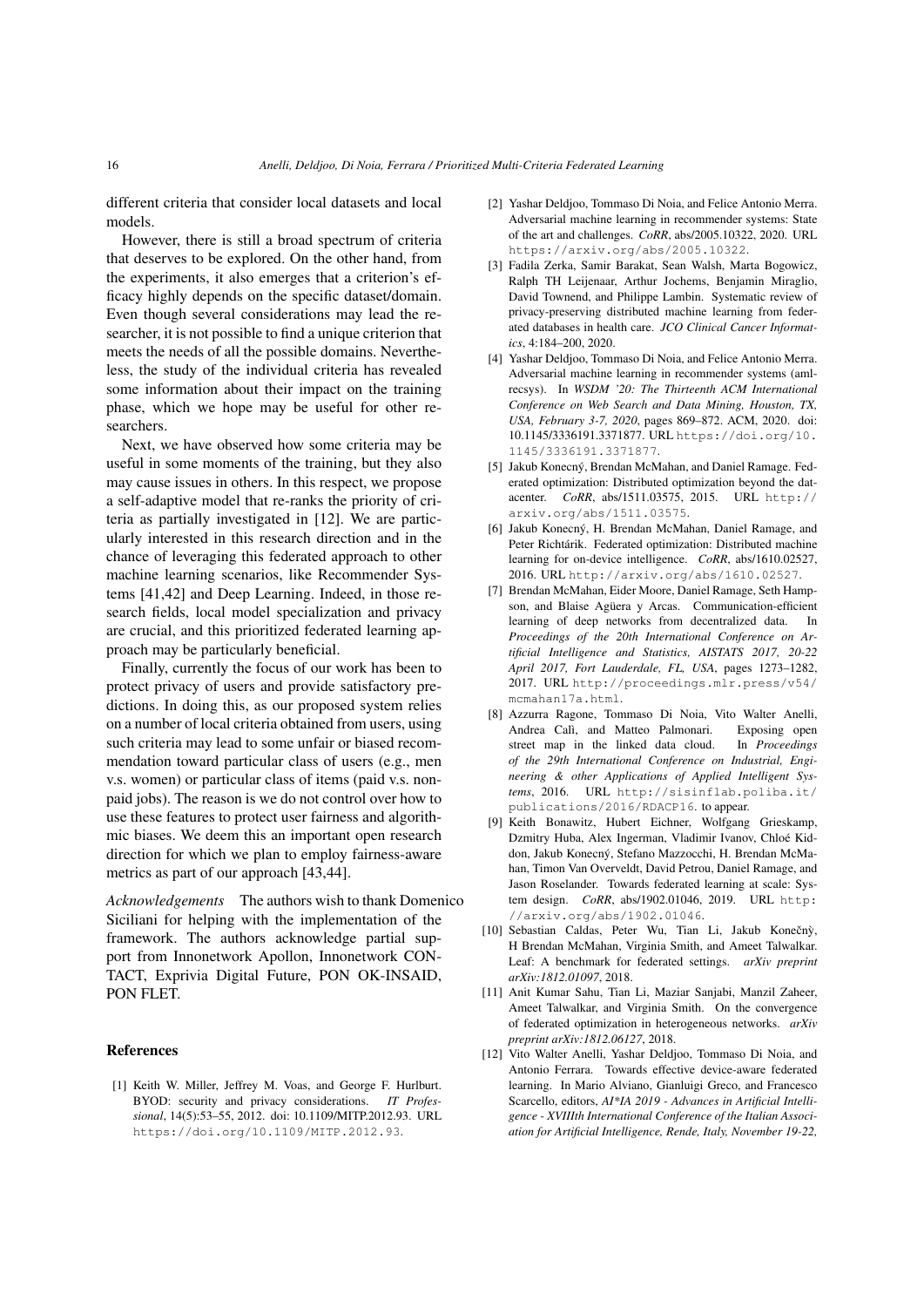*2019, Proceedings*, volume 11946 of *Lecture Notes in Computer Science*, pages 477–491. Springer, 2019. doi: 10.1007/ 978-3-030-35166-3\\_34. URL https://doi.org/10. 1007/978-3-030-35166-3\\_34.

- [13] Oiang Yang, Yang Liu, Tianjian Chen, and Yongxin Tong. Federated machine learning: Concept and applications. *ACM TIST*, 10(2):12:1–12:19, 2019. doi: 10.1145/3298981. URL https://doi.org/10.1145/3298981.
- [14] Andrew Chi-Chih Yao. How to generate and exchange secrets (extended abstract). In *27th Annual Symposium on Foundations of Computer Science, Toronto, Canada, 27-29 October 1986*, pages 162–167. IEEE Computer Society, 1986. doi: 10.1109/SFCS.1986.25. URL https://doi.org/ 10.1109/SFCS.1986.25.
- [15] Craig Gentry. Fully homomorphic encryption using ideal lattices. In Michael Mitzenmacher, editor, *Proceedings of the 41st Annual ACM Symposium on Theory of Computing, STOC 2009, Bethesda, MD, USA, May 31 - June 2, 2009*, pages 169–178. ACM, 2009. doi: 10.1145/1536414.1536440. URL https://doi.org/10.1145/1536414.1536440.
- [16] Cynthia Dwork and Aaron Roth. The algorithmic foundations of differential privacy. *Foundations and Trends in Theoretical Computer Science*, 9(3-4):211–407, 2014. doi: 10. 1561/0400000042. URL https://doi.org/10.1561/ 0400000042.
- [17] Luca Oneto, Sandro Ridella, and Davide Anguita. Differential privacy and generalization: Sharper bounds with applications. *Pattern Recognit. Lett.*, 89:31–38, 2017. doi: 10.1016/j.patrec.2017.02.006. URL https://doi.org/ 10.1016/j.patrec.2017.02.006.
- [18] Andrew Hard, Kanishka Rao, Rajiv Mathews, Swaroop Ramaswamy, Françoise Beaufays, Sean Augenstein, Hubert Eichner, Chloé Kiddon, and Daniel Ramage. Federated learning for mobile keyboard prediction. *arXiv preprint arXiv:1811.03604*, 2018.
- [19] Peter Kairouz, H Brendan McMahan, Brendan Avent, Aurélien Bellet, Mehdi Bennis, Arjun Nitin Bhagoji, Keith Bonawitz, Zachary Charles, Graham Cormode, Rachel Cummings, et al. Advances and open problems in federated learning. *arXiv preprint arXiv:1912.04977*, 2019.
- [20] Anamaria Vizitiu, Cosmin Ioan Niță, Andrei Puiu, Constantin Suciu, and Lucian Mihai Itu. Towards privacy-preserving deep learning based medical imaging applications. In *2019 IEEE International Symposium on Medical Measurements and Applications (MeMeA)*, pages 1–6. IEEE, 2019.
- [21] Eugene Bagdasaryan, Andreas Veit, Yiqing Hua, Deborah Estrin, and Vitaly Shmatikov. How to backdoor federated learning. *CoRR*, abs/1807.00459, 2018. URL http://arxiv. org/abs/1807.00459.
- [22] Le Trieu Phong, Yoshinori Aono, Takuya Hayashi, Lihua Wang, and Shiho Moriai. Privacy-preserving deep learning via additively homomorphic encryption. *IEEE Trans. Information Forensics and Security*, 13(5):1333–1345, 2018. doi: 10.1109/TIFS.2017.2787987. URL https://doi.org/ 10.1109/TIFS.2017.2787987.
- [23] Lili Su and Jiaming Xu. Securing distributed gradient descent in high dimensional statistical learning. *POMACS*, 3(1):12:1– 12:41, 2019. doi: 10.1145/3322205.3311083. URL https: //doi.org/10.1145/3322205.3311083.
- [24] Sashank J. Reddi, Zachary Charles, Manzil Zaheer, Zachary Garrett, Keith Rush, Jakub Konecný, Sanjiv Kumar, and

H. Brendan McMahan. Adaptive federated optimization. *CoRR*, abs/2003.00295, 2020. URL https://arxiv. org/abs/2003.00295.

- [25] Hongyi Wang, Mikhail Yurochkin, Yuekai Sun, Dimitris S. Papailiopoulos, and Yasaman Khazaeni. Federated learning with matched averaging. *CoRR*, abs/2002.06440, 2020. URL https://arxiv.org/abs/2002.06440.
- [26] Alireza Fallah, Aryan Mokhtari, and Asuman E. Ozdaglar. Personalized federated learning: A meta-learning approach. *CoRR*, abs/2002.07948, 2020. URL https://arxiv. org/abs/2002.07948.
- [27] Dongdong Ye, Rong Yu, Miao Pan, and Zhu Han. Federated learning in vehicular edge computing: A selective model aggregation approach. *IEEE Access*, 8:23920–23935, 2020. doi: 10.1109/ACCESS.2020.2968399. URL https://doi. org/10.1109/ACCESS.2020.2968399.
- [28] Jakub Konečnỳ, H Brendan McMahan, Felix X Yu, Peter Richtárik, Ananda Theertha Suresh, and Dave Bacon. Federated learning: Strategies for improving communication efficiency. *arXiv preprint arXiv:1610.05492*, 2016.
- [29] Eugene Bagdasaryan, Andreas Veit, Yiqing Hua, Deborah Estrin, and Vitaly Shmatikov. How to backdoor federated learning. *arXiv preprint arXiv:1807.00459*, 2018.
- [30] Yue Zhao, Meng Li, Liangzhen Lai, Naveen Suda, Damon Civin, and Vikas Chandra. Federated learning with non-iid data. *CoRR*, abs/1806.00582, 2018. URL http://arxiv. org/abs/1806.00582.
- [31] Stefania Marrara, Gabriella Pasi, and Marco Viviani. Aggregation operators in information retrieval. *Fuzzy Sets and Systems*, 324:3–19, 2017. doi: 10.1016/j.fss.2016.12.018. URL https://doi.org/10.1016/j.fss.2016.12.018.
- [32] Ronald R Yager. Quantifier guided aggregation using owa operators. *International Journal of Intelligent Systems*, 11(1):49– 73, 1996.
- [33] Ronald R. Yager. On ordered weighted averaging aggregation operators in multicriteria decisionmaking. *IEEE Trans. Systems, Man, and Cybernetics*, 18(1):183–190, 1988. doi: 10.1109/21.87068. URL https://doi.org/10.1109/ 21.87068.
- [34] Gustave Choquet. Theory of capacities. *Annales de l'Institut Fourier*, 5:131–295, 1954. doi: 10.5802/aif.53.
- [35] Michel Grabisch and Marc Roubens. Application of the Choquet integral in multicriteria decision making. *Fuzzy Measures and Integrals*, pages 348 – 374, 2000.
- [36] Michel Grabisch. The application of fuzzy integrals in multicriteria decision making. *European Journal of Operational Research*, 89(3):445–456, 1996. ISSN 0377- 2217. doi: https://doi.org/10.1016/0377-2217(95)00176-X. URL http://www.sciencedirect.com/science/ article/pii/037722179500176X.
- [37] Célia da Costa Pereira, Mauro Dragoni, and Gabriella Pasi. Multidimensional relevance: Prioritized aggregation in a personalized information retrieval setting. *Inf. Process. Manage.*, 48(2):340–357, 2012. doi: 10.1016/j.ipm.2011.07.001. URL https://doi.org/10.1016/j.ipm.2011.07.001.
- [38] Yann LeCun, Léon Bottou, Yoshua Bengio, and Patrick Haffner. Gradient-based learning applied to document recognition. *Proceedings of the IEEE*, 86(11):2278–2324, 1998.
- [39] Ziwei Liu, Ping Luo, Xiaogang Wang, and Xiaoou Tang. Deep learning face attributes in the wild. In *Proceedings of International Conference on Computer Vision (ICCV)*, December